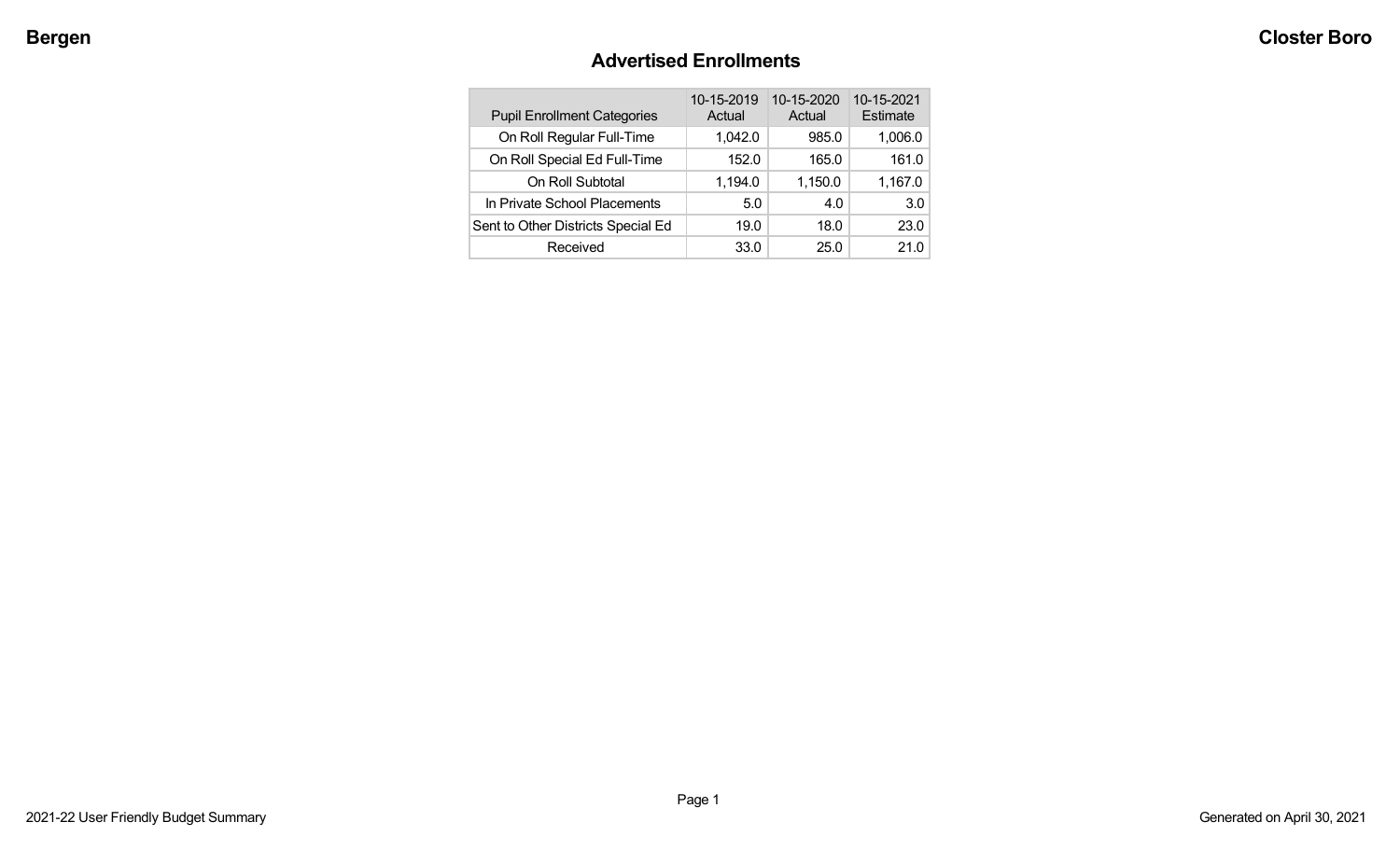#### **Advertised Revenues**

| <b>Budget Category</b>                             | Description                                                                | Account      | 2019-20<br>Actual | 2020-21<br>Revised    | 2021-22<br>Proposed |
|----------------------------------------------------|----------------------------------------------------------------------------|--------------|-------------------|-----------------------|---------------------|
|                                                    | Local Tax Levy                                                             | 10-1210      | 19,878,929        | 20,517,275            | 21,041,740          |
|                                                    | <b>Total Tuition</b>                                                       | 10-1300      | 477,638           | 312,613               | 270,525             |
| <b>General Fund Revenues from Local Sources</b>    | <b>Unrestricted Miscellaneous Revenues</b>                                 | 10-1XXX      | 110,646           | 40,000                | 27,000              |
|                                                    | Interest Earned On Current Expense Emergency Reserve                       | 10-1XXX      | $\mathbf{0}$      | 0                     | 200                 |
|                                                    | Interest Earned on Capital Reserve Funds                                   | 10-1XXX      | 3,874             | 1,000                 | 800                 |
|                                                    | <b>Total Revenues from Local Sources</b>                                   |              | 20,471,087        | 20,870,888            | 21,340,265          |
|                                                    | <b>Categorical Transportation Aid</b>                                      | 10-3121      | 93,632            | 93,632                | 93,632              |
|                                                    | <b>Extraordinary Aid</b>                                                   | 10-3131      | 311,826           | $\Omega$              | $\Omega$            |
| <b>General Fund Revenues from State Sources</b>    | <b>Categorical Special Education Aid</b>                                   | 10-3132      | 592,766           | 738,593               | 839,510             |
|                                                    | <b>Categorical Security Aid</b>                                            | 10-3177      | 91,347            | 91,347                | 91,347              |
|                                                    | <b>Other State Aids</b>                                                    | 10-3XXX      | 1,247             | 0                     | ∩                   |
|                                                    | <b>Total Revenues from State Sources</b>                                   |              | 1,090,818         | 923,572               | 1,024,489           |
|                                                    | <b>Budgeted Fund Balance-Operating Budget</b>                              | 10-303       | $\mathbf{0}$      | 584,684               | 500,000             |
|                                                    | Withdrawal from Capital Reserve for Excess Cost and Other Capital Projects | 10-309       | 185,000           | 540,000               | 510,000             |
| <b>General Fund Revenues from Other Sources</b>    | Withdrawal from Emergency Reserve for Excess of Statutory Balance          | 10-312       | 25,087            | 0                     | 0                   |
|                                                    | <b>Adjustment for Prior Year Encumbrances</b>                              |              | $\Omega$          | 314,629               | $\Omega$            |
|                                                    | Actual Revenues (Over)/Under Expenditures                                  |              | $-229,953$        | $\Omega$              | $\Omega$            |
| <b>General Fund Revenues</b>                       | <b>Total Operating Budget</b>                                              |              | 21,542,039        | 23,233,773 23,374,754 |                     |
|                                                    | <b>Student Activity Fund Revenue</b>                                       | 20-1760      | $\Omega$          | 0                     | 500                 |
| Special Revenue Fund Revenues from Local Sources   | Other Revenue from Local Sources                                           | 20-1XXX      | 61,035            | 0                     | ∩                   |
|                                                    | <b>Total Revenues from Local Sources</b>                                   | 20-1XXX      | 61,035            | 0                     | 500                 |
|                                                    | Title I                                                                    | 20-4411-4416 | 95,142            | 107,831               | 76,005              |
|                                                    | I.D.E.A. Part B (Handicapped)                                              | 20-4420-4429 | 253,871           | 269,496               | 201,586             |
| Special Revenue Fund Revenues from Federal Sources | Coronavirus Relief Fund (CRF)                                              | 20-4532      | $\mathbf{0}$      | 30,905                | $\Omega$            |
|                                                    | <b>Total Revenues from Federal Sources</b>                                 |              | 349,013           | 408,232               | 277,591             |
| Special Revenue Fund Revenues                      | <b>Total Grants and Entitlements</b>                                       |              | 410,048           | 408,232               | 278,091             |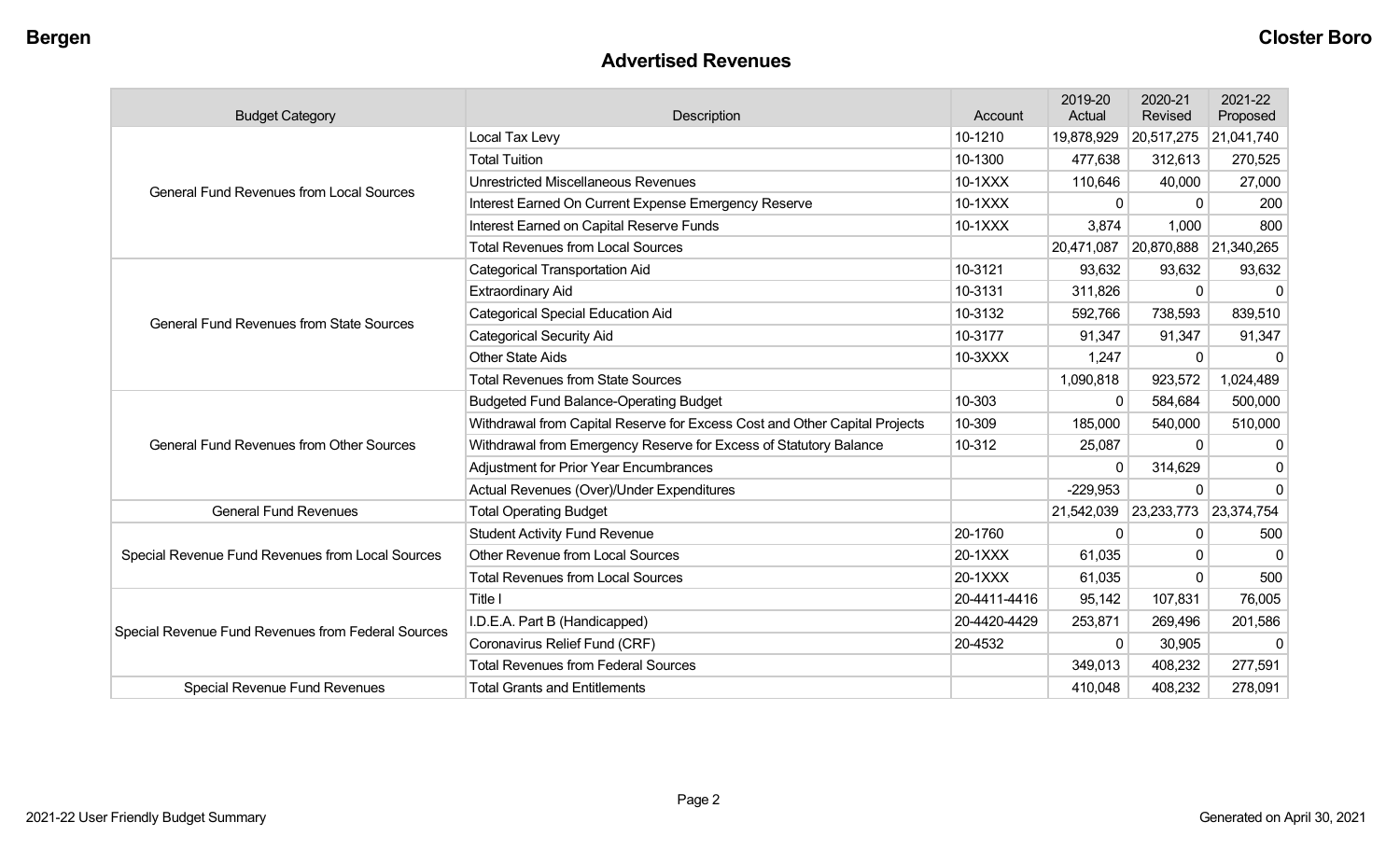#### **Advertised Revenues**

| <b>Budget Category</b>                        | Description                                    | Account | 2019-20<br>Actual             | 2020-21<br>Revised | 2021-22<br>Proposed |
|-----------------------------------------------|------------------------------------------------|---------|-------------------------------|--------------------|---------------------|
| Debt Service Fund Revenues from Local Sources | Local Tax Levy                                 | 40-1210 | 306,843                       | 295,380            | 289,035             |
|                                               | <b>Total Revenues from Local Sources</b>       |         | 306,843                       | 295,380            | 289,035             |
| Debt Service Fund Revenues from Other Sources | <b>Total Local Repayment of Debt</b>           |         | 306,843                       | 295,380            | 289,035             |
| Debt Service Fund Revenues                    | <b>Total Repayment of Debt</b>                 |         | 306,843                       | 295,380            | 289,035             |
| All Fund Revenues                             | <b>Total Revenues/Sources</b>                  |         | $ 22,258,930 \t   23,937,385$ |                    | 23,941,880          |
| Revenues Net of Transfers                     | <b>Total Revenues/Sources Net of Transfers</b> |         | 22,258,930                    | 23,937,385         | 23,941,880          |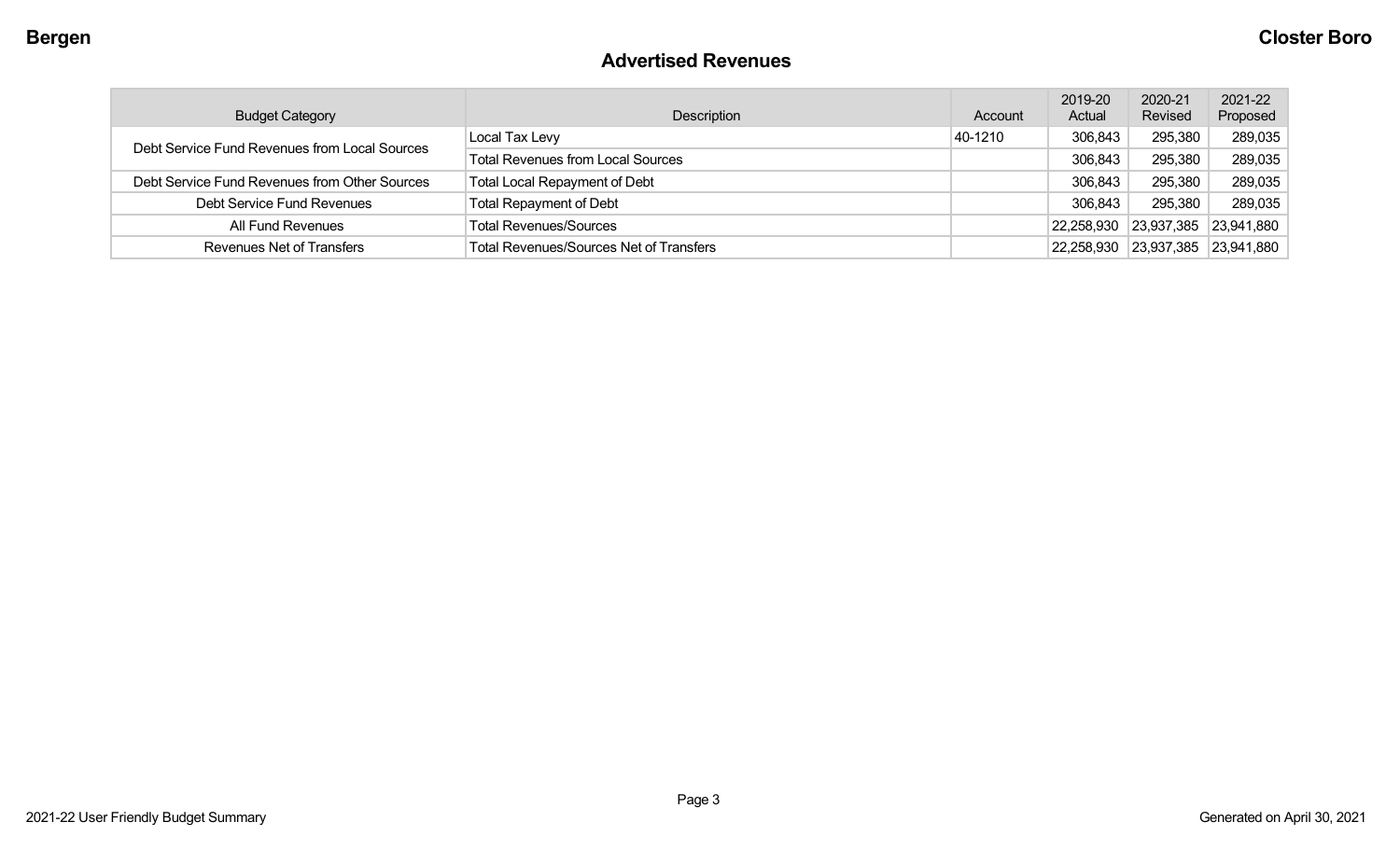# **Advertised Appropriations**

| <b>Budget Category</b>                               | Description                                                                        | Account        | 2019-20<br>Actual | 2020-21<br>Revised    | 2021-22<br>Proposed |
|------------------------------------------------------|------------------------------------------------------------------------------------|----------------|-------------------|-----------------------|---------------------|
|                                                      | <b>Regular Programs-Instruction</b>                                                | 11-1XX-100-XXX | 6,970,311         | 7,385,395             | 7,345,585           |
|                                                      | <b>Special Education-Instruction</b>                                               | 11-2XX-100-XXX | 1,986,183         | 2,119,821             | 2,342,909           |
|                                                      | <b>Basic Skills/Remedial-Instruction</b>                                           | 11-230-100-XXX | 474,555           | 492,895               | 514,866             |
| General Fund Current Expenses for Instruction        | <b>Bilingual Education-Instruction</b>                                             | 11-240-100-XXX | 343,112           | 356,919               | 376,821             |
|                                                      | School-Sponsored Cocurricular or Extracurricular Activities-Instruction            | 11-401-100-XXX | 42,522            | 54,531                | 65,417              |
|                                                      | School-Sponsored Athletics-Instruction                                             | 11-402-100-XXX | 25,706            | 32,600                | 31,695              |
|                                                      | Summer School                                                                      | 11-422-XXX-XXX | 35,369            | 45,000                | 39,000              |
|                                                      | Undistributed Expenditures-Instruction (Tuition)                                   | 11-000-100-XXX | 1,679,117         | 1,881,319             | 1,882,754           |
|                                                      | Undistributed Expenditures-Attendance and Social Work                              | 11-000-211-XXX | 75,887            | 77,219                | 77,835              |
|                                                      | Undistributed Expenditures-Health Services                                         | 11-000-213-XXX | 186,898           | 216,920               | 191,292             |
|                                                      | Undistributed Expenditures-Speech, OT, PT and Related Services                     | 11-000-216-XXX | 254,412           | 291,538               | 304,594             |
|                                                      | Undistributed Expenditures-Other Support Services, Students-Extraordinary Services | 11-000-217-XXX | 409,056           | 838,558               | 793,128             |
|                                                      | <b>Undistributed Expenditures-Guidance</b>                                         | 11-000-218-XXX | 179,478           | 182,819               | 191,931             |
|                                                      | Undistributed Expenditures-Child Study Teams                                       | 11-000-219-XXX | 536,771           | 623,731               | 656,093             |
|                                                      | Undistributed Expenditures-Improvement of Instruction Services                     | 11-000-221-XXX | 171,287           | 154,298               | 171,576             |
| General Fund Current Expenses for Support Services   | Undistributed Expenditures-Education Media Services/Library                        | 11-000-222-XXX | 178,793           | 191,271               | 195,261             |
|                                                      | Undistributed Expenditures-Instructional Staff Training Services                   | 11-000-223-XXX | 13,173            | 68,260                | 68,800              |
|                                                      | Undistributed Expenditures-Support Services-General Administration                 | 11-000-230-XXX | 422,277           | 461,632               | 456,592             |
|                                                      | Undistributed Expenditures-Support Services-School Administration                  | 11-000-240-XXX | 724,080           | 759,439               | 758,190             |
|                                                      | <b>Undistributed Expenditures-Central Services</b>                                 | 11-000-251-XXX | 379,624           | 395,778               | 403,974             |
|                                                      | Undistributed Expenditures-Administrative InformationTechnology                    | 11-000-252-XXX | 155,675           | 187,444               | 172,454             |
|                                                      | Undistributed Expenditures-Operation and Maintenance of Plant Services             | 11-000-26X-XXX | 1,448,638         | 1,790,334             | 1,760,059           |
|                                                      | Undistributed Expenditures-Student Transportation Services                         | 11-000-270-XXX | 303,390           | 375,297               | 383,316             |
|                                                      | Personal Services-Employee Benefits                                                | 11-XXX-XXX-2XX | 3,210,467         | 3,578,694             | 3,639,671           |
|                                                      | <b>Total Undistributed Expenditures</b>                                            |                | 10,329,023        | 12,074,551            | 12,107,520          |
| General Fund Current Expenses for Increased Reserves | Interest Earned on Current Expense Emergency Res                                   | 10-607         | $\Omega$          | 0                     | 200                 |
| <b>General Fund Current Expenses</b>                 | <b>Total General Current Expense</b>                                               |                | 20,206,781        | 22,561,712 22,824,013 |                     |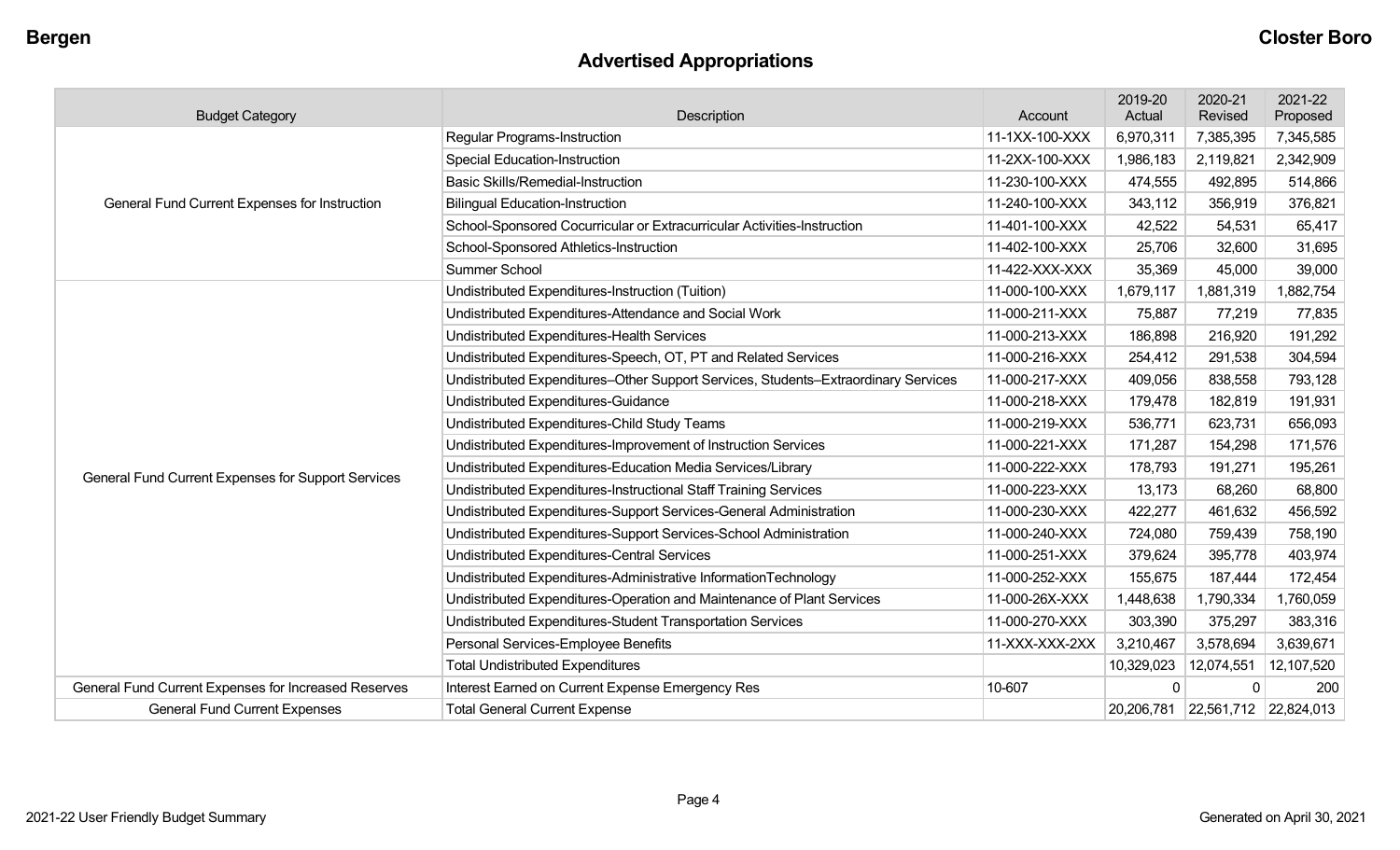# **Advertised Appropriations**

| <b>Budget Category</b><br>Description                     |                                                  | Account        | 2019-20<br>Actual | 2020-21<br>Revised               | 2021-22<br>Proposed |
|-----------------------------------------------------------|--------------------------------------------------|----------------|-------------------|----------------------------------|---------------------|
|                                                           | Equipment                                        | 12-XXX-XXX-730 | 150,856           | 114,322                          | 25,000              |
|                                                           | Facilities Acquisition and Construction Services | 12-000-400-XXX | 211,274           | 556,739                          | 524,941             |
| Capital Outlay                                            | Increase In Capital Reserve                      | 10-604         | 969,254           | $\Omega$                         | -0                  |
|                                                           | <b>Interest Deposit to Capital Reserve</b>       | 10-604         | 3,874             | 1,000                            | 800                 |
|                                                           | <b>Total Capital Outlay</b>                      |                | 1,335,258         | 672,061                          | 550,741             |
| General Fund Expenses and Transfers                       | <b>General Fund Grand Total</b>                  |                | 21,542,039        | 23,233,773                       | 23,374,754          |
|                                                           | Local Projects                                   | 20-XXX-XXX-XXX | 61,035            |                                  | 0                   |
| Special Revenue Fund Expenses for Grants and Entitlements | <b>Student Activity Fund</b>                     | 20-475-XXX-XXX |                   |                                  | 500                 |
|                                                           | Title I                                          | 20-XXX-XXX-XXX | 95,142            | 107,831                          | 76,005              |
|                                                           | I.D.E.A. Part B (Handicapped)                    | 20-XXX-XXX-XXX | 253,871           | 269,496                          | 201,586             |
| Special Revenue Fund Expenses for Federal Projects        | Coronavirus Relief Fund (CRF) Grant Program      | 20-479-XXX-XXX |                   | 30,905                           | $\mathbf 0$         |
|                                                           | <b>Total Federal Projects</b>                    | 20-XXX-XXX-XXX | 349,013           | 408,232                          | 277,591             |
| Special Revenue Fund Expenses                             | <b>Total Special Revenue Funds</b>               |                | 410,048           | 408,232                          | 278,091             |
|                                                           | <b>Total Regular Debt Service</b>                | 40-701-510-XXX | 306,843           | 295,380                          | 289,035             |
| Debt Service Fund Expenses                                | <b>Total Debt Service Funds</b>                  |                | 306,843           | 295,380                          | 289,035             |
| All Fund Expenses                                         | <b>Total Expenditures/Appropriations</b>         |                | 22,258,930        | 23,937,385                       | 23,941,880          |
| <b>Expenses Net of Transfers</b>                          | <b>Total Expenditures Net of Transfers</b>       |                |                   | 22,258,930 23,937,385 23,941,880 |                     |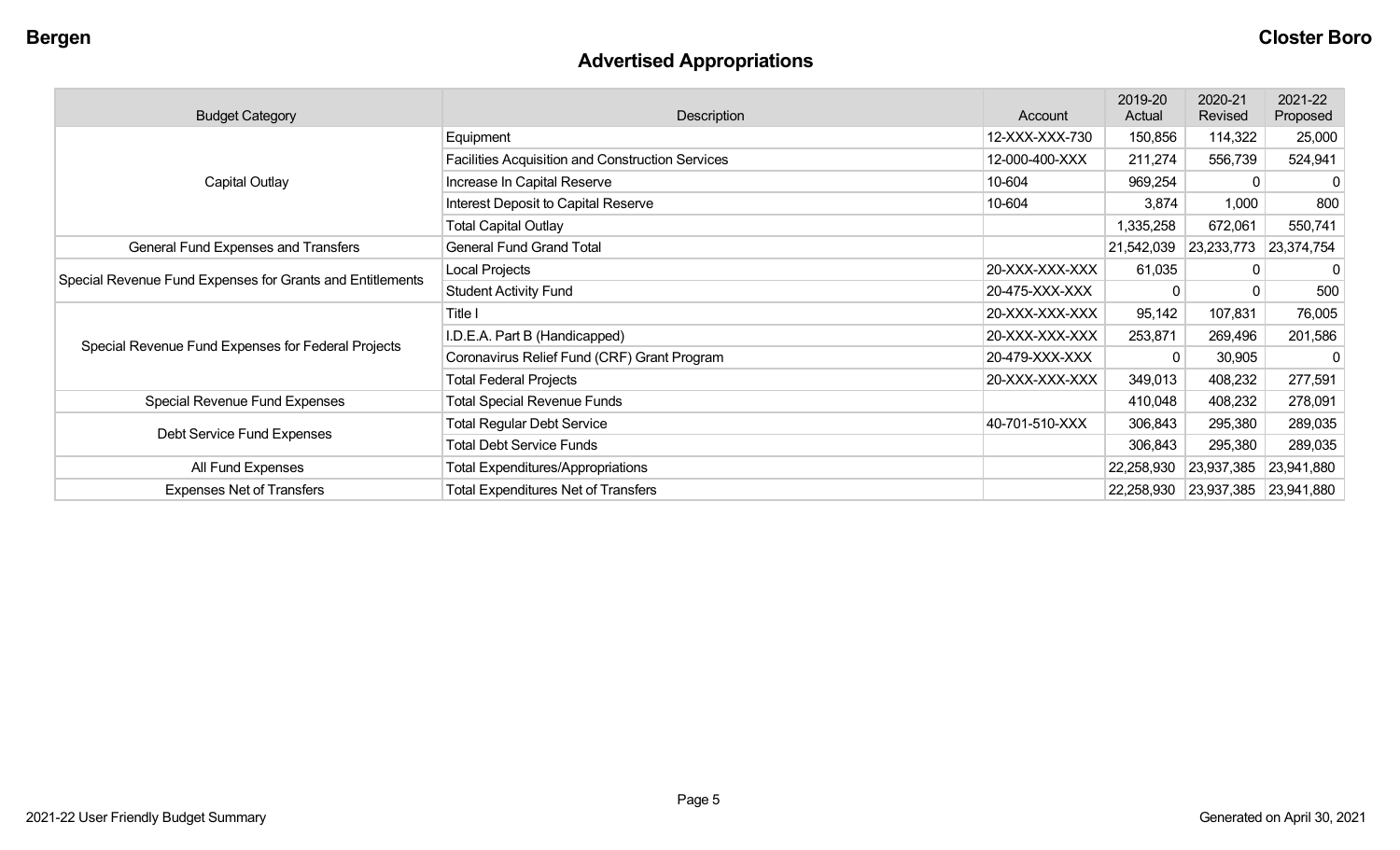# **Advertised Recapitulation of Balances**

| <b>Fund Balance Category</b>                   | <b>Budget Category</b>                                           | Audited<br><b>Balance</b><br>06/30/2019 | Audited<br><b>Balance</b><br>06/30/2020 | Estimated<br><b>Balance</b><br>06/30/2021 | <b>Estimated</b><br><b>Balance</b><br>06/30/2022 |
|------------------------------------------------|------------------------------------------------------------------|-----------------------------------------|-----------------------------------------|-------------------------------------------|--------------------------------------------------|
|                                                | <b>Capital Reserve</b>                                           | 2,767,421                               | 3,311,096                               | 2,772,096                                 | 2,262,896                                        |
|                                                | <b>Adult Education Programs</b>                                  | 0                                       | 0                                       |                                           |                                                  |
|                                                | Maintenance Reserve                                              |                                         | 0                                       |                                           |                                                  |
| <b>Restricted for General Operating Budget</b> | Legal Reserve                                                    | 625,000                                 | 800,000                                 | 500,000                                   |                                                  |
|                                                | <b>Tuition Reserve</b>                                           |                                         |                                         |                                           |                                                  |
|                                                | <b>Current Expense Emergency Reserve</b>                         | 250,000                                 | 224,913                                 | 224,913                                   | 225,113                                          |
|                                                | Impact Aid Reserve for General Expenses (Sections 8002 and 8003) | 0                                       | $\Omega$                                |                                           |                                                  |
|                                                | Impact Aid Reserve for Capital Expenses (Sections 8007 and 8008) | 0                                       | 0                                       |                                           |                                                  |
| Restricted for Repayment of Debt               | Repayment of Debt                                                |                                         |                                         |                                           |                                                  |
|                                                | <b>General Operating Budget</b>                                  | 661,216                                 | 724,451                                 | 439,767                                   | 439,767                                          |
| Unrestricted                                   | Repayment of Debt                                                | 0                                       |                                         |                                           |                                                  |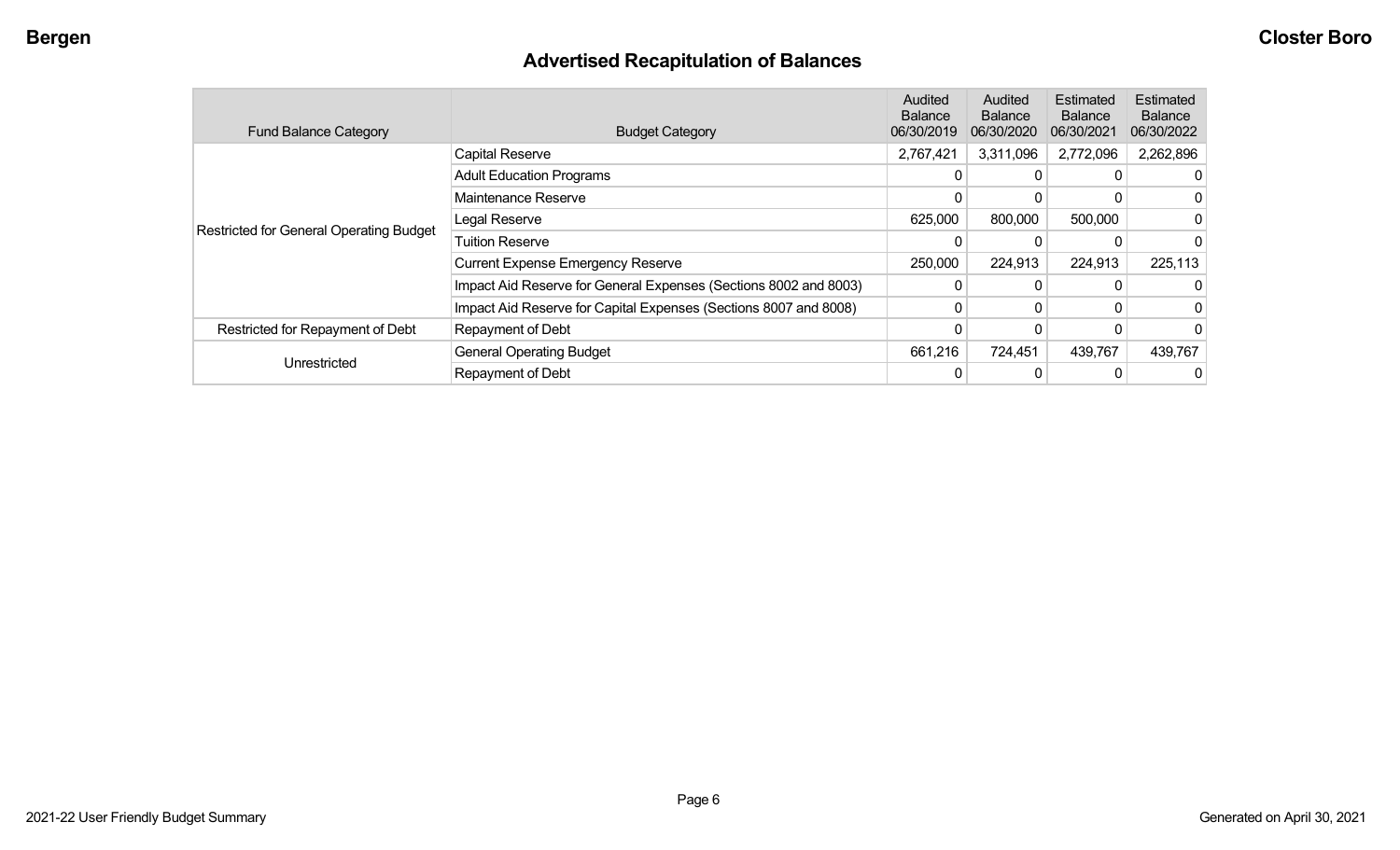#### **Advertised Per Pupil Cost Calculations**

| Per Pupil Cost Calculations                       | 2018-19<br><b>Actual Costs</b> | 2019-20<br><b>Actual Costs</b> | 2020-21<br><b>Original Budget</b> | 2020-21<br><b>Revised Budget</b> | 2021-22<br><b>Proposed Budget</b> |
|---------------------------------------------------|--------------------------------|--------------------------------|-----------------------------------|----------------------------------|-----------------------------------|
| <b>Total Budgetary Comparative Per Pupil Cost</b> | \$15,078                       | \$15,245                       | \$16,385                          | \$17,657                         | \$17,616                          |
| <b>Total Classroom Instruction</b>                | \$9,727                        | \$10,092                       | \$10,579                          | \$11,200                         | \$11,283                          |
| <b>Classroom-Salaries and Benefits</b>            | \$9,328                        | \$9,702                        | \$10,075                          | \$10,483                         | \$10,767                          |
| Classroom-General Supplies and Textbooks          | \$205                          | \$196                          | \$275                             | \$446                            | \$245                             |
| <b>Classroom-Purchased Services</b>               | \$194                          | \$194                          | \$229                             | \$271                            | \$272                             |
| <b>Total Support Services</b>                     | \$2,071                        | \$1,999                        | \$2,344                           | \$2,719                          | \$2,671                           |
| Support Services-Salaries and Benefits            | \$1,778                        | \$1,648                        | \$1,743                           | \$2,017                          | \$1,950                           |
| <b>Total Administrative Costs</b>                 | \$1,739                        | \$1,692                        | \$1,757                           | \$1,894                          | \$1,857                           |
| <b>Administration Salaries and Benefits</b>       | \$1,530                        | \$1,468                        | \$1,503                           | \$1,579                          | \$1,586                           |
| <b>Total Operations and Maintenance of Plant</b>  | \$1,450                        | \$1,391                        | \$1,614                           | \$1,748                          | \$1,700                           |
| Operations and Maintenance-Salaries and Benefits  | \$842                          | \$922                          | \$929                             | \$928                            | \$943                             |
| <b>Board Contribution to Food Services</b>        | \$0                            | \$0                            | \$0                               | \$0                              | \$0                               |
| <b>Total Extracurricular Costs</b>                | \$87                           | \$69                           | \$88                              | \$92                             | \$101                             |
| <b>Total Equipment Costs</b>                      | \$37                           | \$126                          | \$47                              | \$99                             | \$21                              |
| Legal Costs                                       | \$35                           | \$12                           | \$24                              | \$26                             | \$25                              |
| Employee Benefits as a percentage of salaries*    | 24.71%                         | 24.14%                         | 26.39%                            | 25.96%                           | 25.50%                            |

\*Does not include pension and social security paid by the State on-behalf of the district.

\*\*Federal and State funds in the blended resource school-based budgets.

The information presented in columns 1 through 3 as well as the related descriptions of the per pupil cost calculations are contained in the Taxpayers' Guide to Education Spending and can be found on the Department of Education's Internet website: http://www.state.nj.us/education/guide/. This publication is also available in the board office and public libraries. The same calculations were performed using the 2020-21 revised appropriations and the 2021-22 budgeted appropriations presented in this advertised budget. Total Budgetary Comparative Per Pupil Cost is defined as current expense exclusive of tuition expenditures, transportation, residential costs, and judgments against the school district. For all years it also includes the restricted entitlement aids. With the exception of Total Equipment Cost, each of the other per pupil cost calculations presented is a component of the total comparative per pupil cost, although all components are not shown.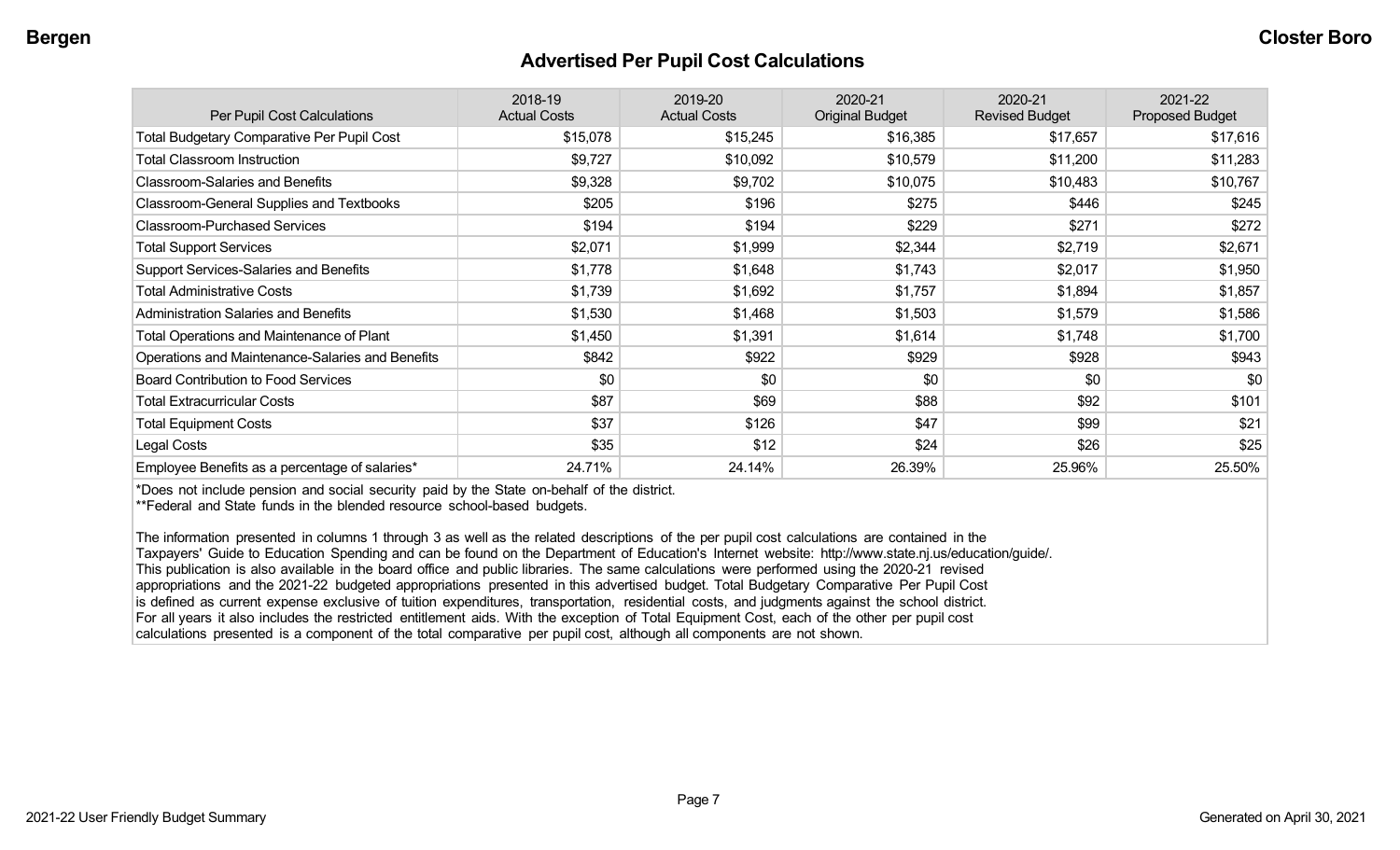# **Unusual Revenues and Appropriations**

| Line<br><b>Number</b> | Source                        | Amount    | Explanation                                                            |
|-----------------------|-------------------------------|-----------|------------------------------------------------------------------------|
| 190                   | Other LEAs and Parent Tuition | 270,525   | Tuition for 21 Preschool students, and 3 LLD students from other LEAs. |
| 29180                 | Local Tax Levy                | 1,882,754 | Special Education Out of District Placement Tuition Expenditure        |
| 620                   | Capital Reserve Fund          | 510,000   | Withdrawal from Cap Reserve to fund various projects                   |
| 775                   | <b>Federal Grant</b>          |           | 76,005 Projected at 70% from prior year award                          |
| 805                   | Federal Grant                 | 202,086   | Projected at 75% from prior year award                                 |
| 860                   | Local Tax Levy                | 289.035   | Actual Principal and Interest Due for Debt                             |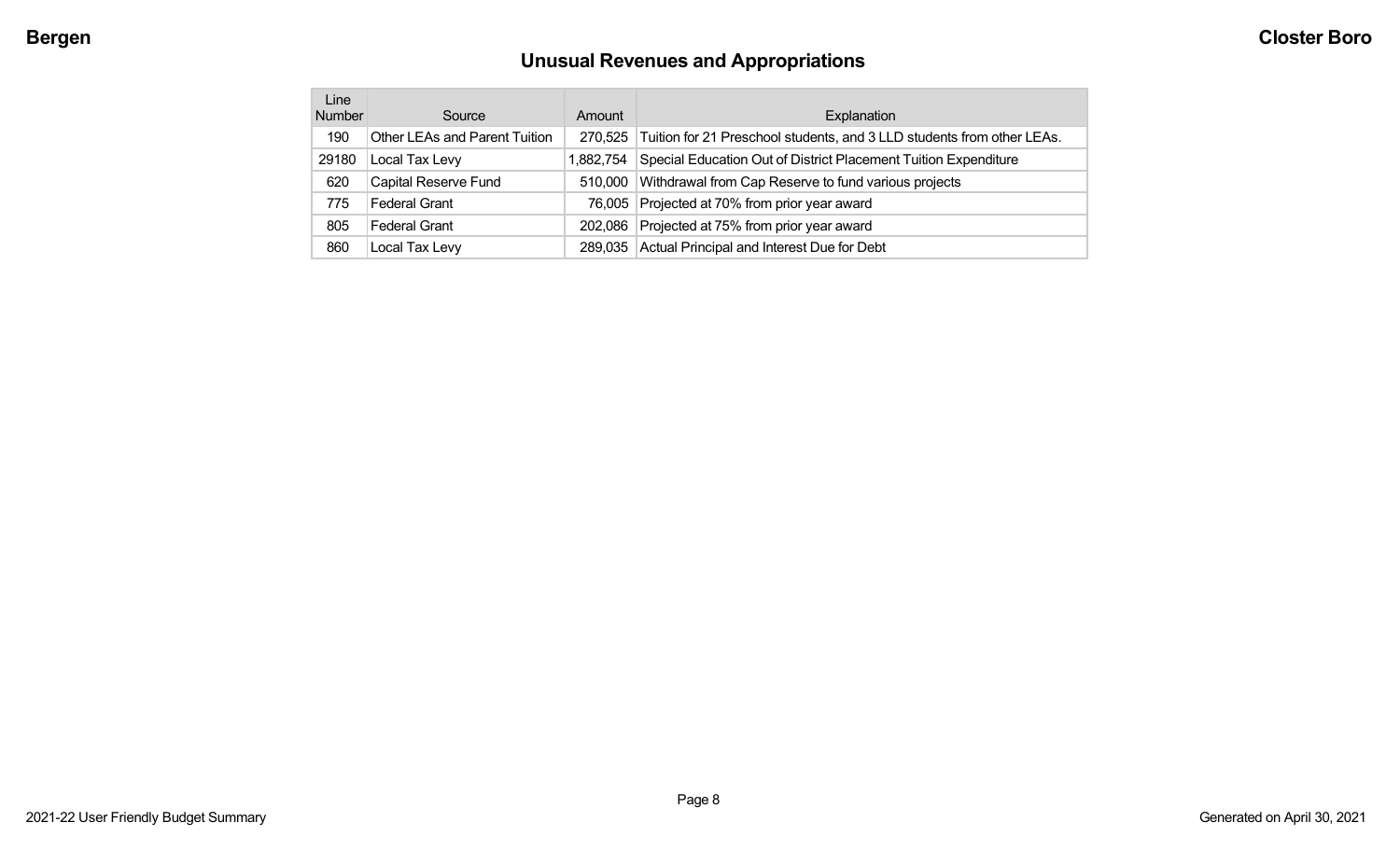| <b>Shared Service Category Type</b>     | <b>Shared Service Category Description</b>                                                                                                | Amount<br>Saved<br>(Optional) |
|-----------------------------------------|-------------------------------------------------------------------------------------------------------------------------------------------|-------------------------------|
| <b>Curriculum Services</b>              | NORTHERN VALLEY CURRICULUM CENTER                                                                                                         |                               |
| Insurance Coverages and Benefits        | NORTHEAST BERGEN COUNTY SCHOOL BOARD INSURANCE GROUP - Provides general liability and worker's compensation insurance at discounted rates |                               |
| Municipal/Public Works                  | BOROUGH OF CLOSTER - Lawn maintenance, waste management and use of facilities                                                             |                               |
| Professional Staff Development          | NORTHERN VALLEY CURRICULUM CENTER                                                                                                         |                               |
|                                         | HUNTERDON COUNTY EDUCATIONAL SERVICES COMMISSION - Purchasing Cooperative                                                                 |                               |
|                                         | ALLIANCE FOR COMPETITIVE ENERGY SERVICES - Natural Gas                                                                                    |                               |
| Purchasing                              | ED-DATA SERVICES - Provides bid purchase of classroom supplies, maintenance labor and maintenance vendors                                 |                               |
|                                         | EDUCATIONAL SERVICES COMMISSION OF NJ - Purchasing Cooperative                                                                            |                               |
| <b>Special Education Services</b>       | REGION III - OT/PT Services, Behaviorist                                                                                                  |                               |
| Staffing - Other                        | DEMAREST PUBLIC SCHOOLS - Shared Speech Therapist                                                                                         | 0                             |
| <b>Technology Services</b>              | NORTHERN VALLEY REGIONAL HS - Integrated phone system and internet access                                                                 |                               |
| Transportation Services, including Fuel | NORTHERN VALLEY REGIONAL HS - Regular Transportation, Non-Public, AILO; REGION III for Special Education Transportation                   |                               |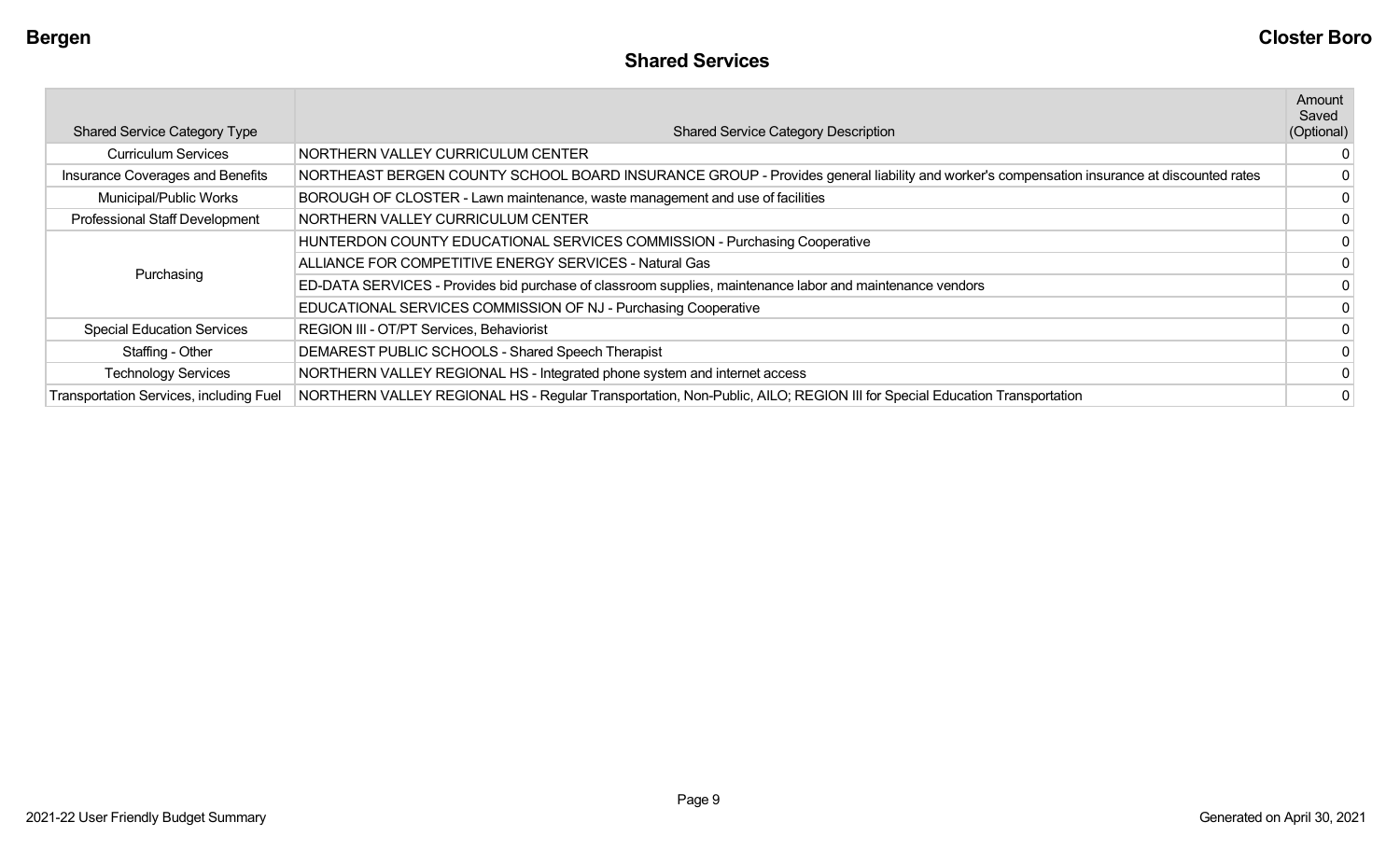#### **Estimated Tax Rates**

| <b>Municipality</b> | Category                                                                                                           | Amount        |
|---------------------|--------------------------------------------------------------------------------------------------------------------|---------------|
|                     | (A) General Fund School Levy                                                                                       | 20,779,507    |
|                     | (D) Total School Levy                                                                                              | 21,071,715    |
|                     | (B) Estimated Net Taxable Valuation (as of 10/01/20)                                                               | 2,269,970,300 |
|                     | (H) Estimated Equalized Valuation (as of 10/01/20)                                                                 | 2,253,073,002 |
| Closter             | (C) Estimated 2021-22 General Fund School Tax Rate, Without Repayment of Debt or Adjustments=100x(A)/(B)           | 0.9154        |
|                     | (F) Estimated 2021-22 Total School Tax Rate, With Repayment of Debt and Adjustments=100x(D)/(B)                    | 0.9283        |
|                     | (I) Estimated 2021-22 Equalized General Fund School Tax Rate, Without Repayment of Debt or Adjustments=100x(A)/(H) | 0.9223        |
|                     | (L) Estimated 2021-22 Equalized Total School Tax Rate, With Repayment of Debt and Adjustments=100x(D)/(H)          | 0.9352        |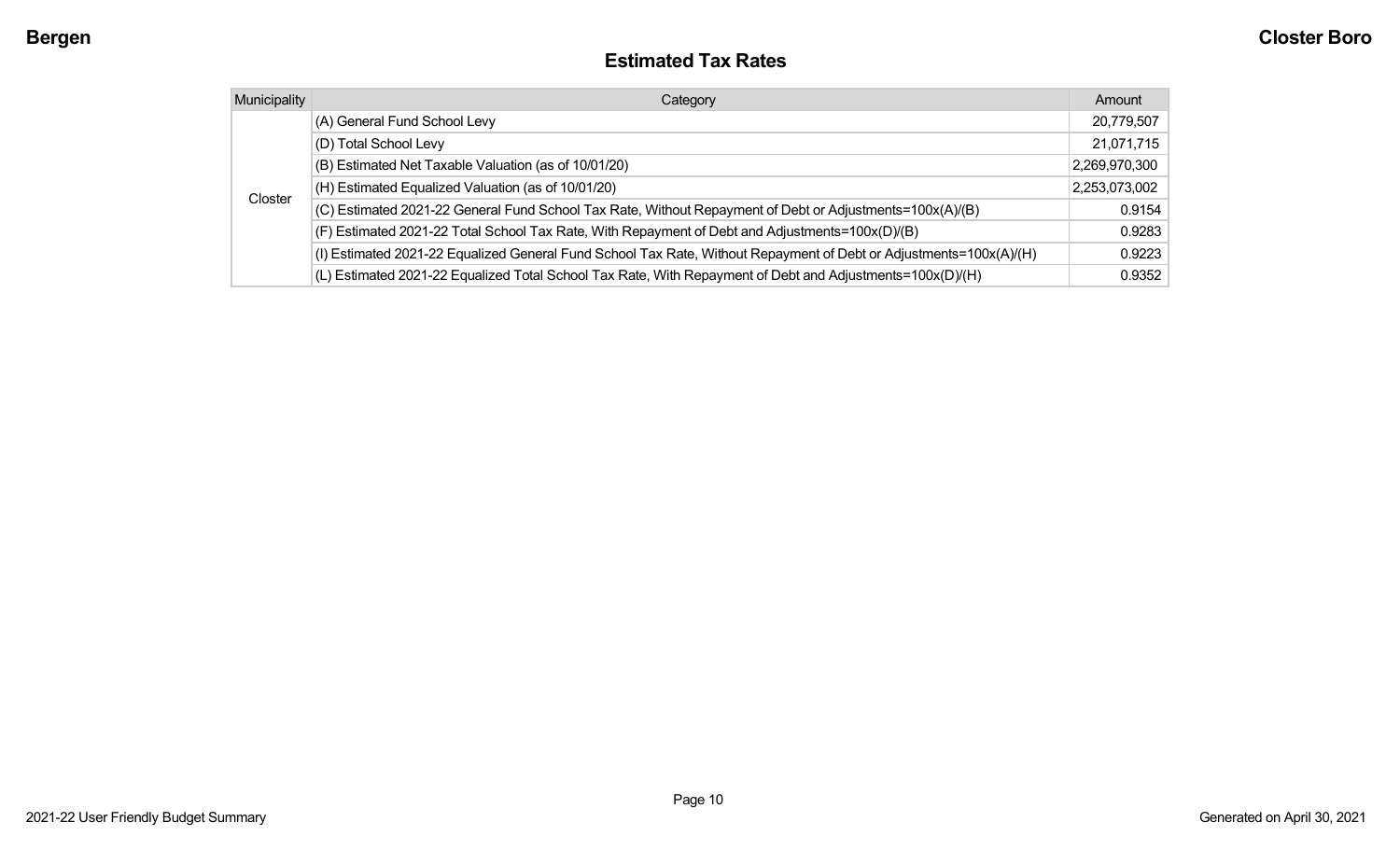| Name                       | Category                                                                                  | Measure                                 |
|----------------------------|-------------------------------------------------------------------------------------------|-----------------------------------------|
|                            | <b>Job Title</b>                                                                          | Coordinator/Director/Manager/Supervisor |
|                            | Job Title II                                                                              | Curriculum & Instruction                |
|                            | <b>Base Annual Salary Amount</b>                                                          | \$77,189                                |
|                            | Full-Time Equivalent (FTE)                                                                | 0.6                                     |
|                            | Shared with Another District?                                                             | N                                       |
|                            | <b>Shared County</b>                                                                      | None Reported                           |
|                            | <b>Shared District</b>                                                                    | None Reported                           |
|                            | <b>Job Title Other District</b>                                                           | None Reported                           |
|                            | Member of Collective Bargaining Unit (CBU)?                                               | N                                       |
|                            | <b>Beginning Date of Contract</b>                                                         | 07/01/20                                |
|                            | <b>End Date of Contract</b>                                                               | 06/30/21                                |
|                            | <b>Contracted Number of Annual Work Days</b>                                              | 156                                     |
|                            | Contracted Number of Annual Vacation Days                                                 | 12                                      |
|                            | <b>Contracted Number of Annual Sick Days</b>                                              | $\overline{7}$                          |
| <b>Courtney Carmichael</b> | Contracted Number of Annual Personal Days                                                 | 2                                       |
|                            | <b>Contracted Number of Annual Consulting Days</b>                                        | $\mathbf 0$                             |
|                            | Number of Other Contracted Non-Working Days                                               | 25                                      |
|                            | Description of Other Contracted Non-Working Days                                          | <b>Holidays and Recess</b>              |
|                            | <b>Total Allowances Amount</b>                                                            | \$1,584                                 |
|                            | <b>Total Bonuses Amount</b>                                                               | \$0                                     |
|                            | <b>Total Stipends Amount</b>                                                              | \$0                                     |
|                            | District Contributions Above Teacher Contract for Insurance (Health, Dental, Life, Other) | \$0                                     |
|                            | District Contributions Above Teacher Contract for Retirement Plans                        | \$0                                     |
|                            | <b>Total Contractual Post-Employment Benefit Amount</b>                                   | \$12,600                                |
|                            | Contractual Post-Employment Benefit Description of Payout of Sick days                    | Maximum payout upon retirement          |
|                            | Contractual Post-Employment Benefit Description of Payout of Vacation days                | not eligible for payout                 |
|                            | Contractual Post-Employment Benefit Description of Payout of Personal days                | not eligible for payout                 |
|                            | Contractual Post-Employment Benefit Description of Other Benefits 1                       | None Reported                           |
|                            | Contractual Post-Employment Benefit Description of Other Benefits 2                       | None Reported                           |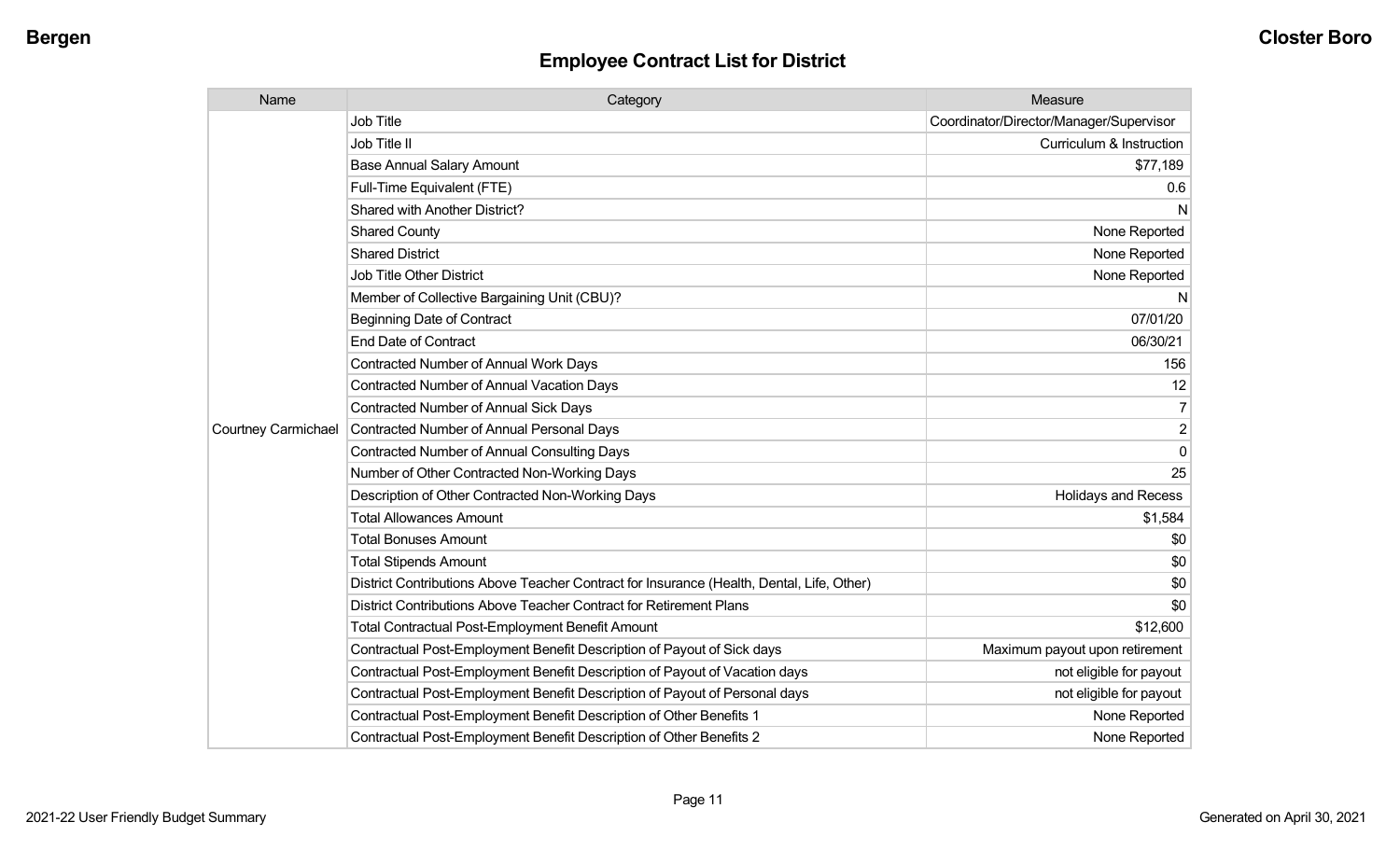| Name                       | Category                                                                                 | Measure                    |
|----------------------------|------------------------------------------------------------------------------------------|----------------------------|
|                            | Contractual Post-Employment Benefit Description of Other Benefits 3                      | None Reported              |
|                            | <b>Total Other/In-Kind Remuneration Amount</b>                                           | \$0                        |
|                            | Description of Other/In-Kind Remuneration Annual Option to Buyback Sick Time in Cash     | None Reported              |
|                            | Description of Other/In-Kind Remuneration Annual Option to Buyback Vacation Time in Cash | None Reported              |
|                            | Description of Other/In-Kind Remuneration Annual Option to Buyback Personal Time in Cash | None Reported              |
| <b>Courtney Carmichael</b> | Description of Other/In-Kind Remuneration Annual Option to Other Remuneration 1          | None Reported              |
|                            | Description of Other/In-Kind Remuneration Annual Option to Other Remuneration 2          | None Reported              |
|                            | Description of Other/In-Kind Remuneration Annual Option to Other Remuneration 3          | None Reported              |
|                            | <b>Additional Comment 1</b>                                                              | None Reported              |
|                            | <b>Additional Comment 2</b>                                                              | None Reported              |
|                            | <b>Additional Comment 3</b>                                                              | None Reported              |
|                            | <b>Job Title</b>                                                                         | Principal                  |
|                            | Job Title II                                                                             | None Reported              |
|                            | <b>Base Annual Salary Amount</b>                                                         | \$142,800                  |
|                            | Full-Time Equivalent (FTE)                                                               | 1.0                        |
|                            | Shared with Another District?                                                            | N                          |
|                            | <b>Shared County</b>                                                                     | None Reported              |
|                            | <b>Shared District</b>                                                                   | None Reported              |
|                            | <b>Job Title Other District</b>                                                          | None Reported              |
| <b>Dianne Smith</b>        | Member of Collective Bargaining Unit (CBU)?                                              | N                          |
|                            | <b>Beginning Date of Contract</b>                                                        | 07/01/20                   |
|                            | <b>End Date of Contract</b>                                                              | 06/30/21                   |
|                            | <b>Contracted Number of Annual Work Days</b>                                             | 260                        |
|                            | <b>Contracted Number of Annual Vacation Days</b>                                         | 20                         |
|                            | <b>Contracted Number of Annual Sick Days</b>                                             | 12                         |
|                            | Contracted Number of Annual Personal Days                                                | 3                          |
|                            | <b>Contracted Number of Annual Consulting Days</b>                                       | $\Omega$                   |
|                            | Number of Other Contracted Non-Working Days                                              | 25                         |
|                            | Description of Other Contracted Non-Working Days                                         | <b>Holidays and Recess</b> |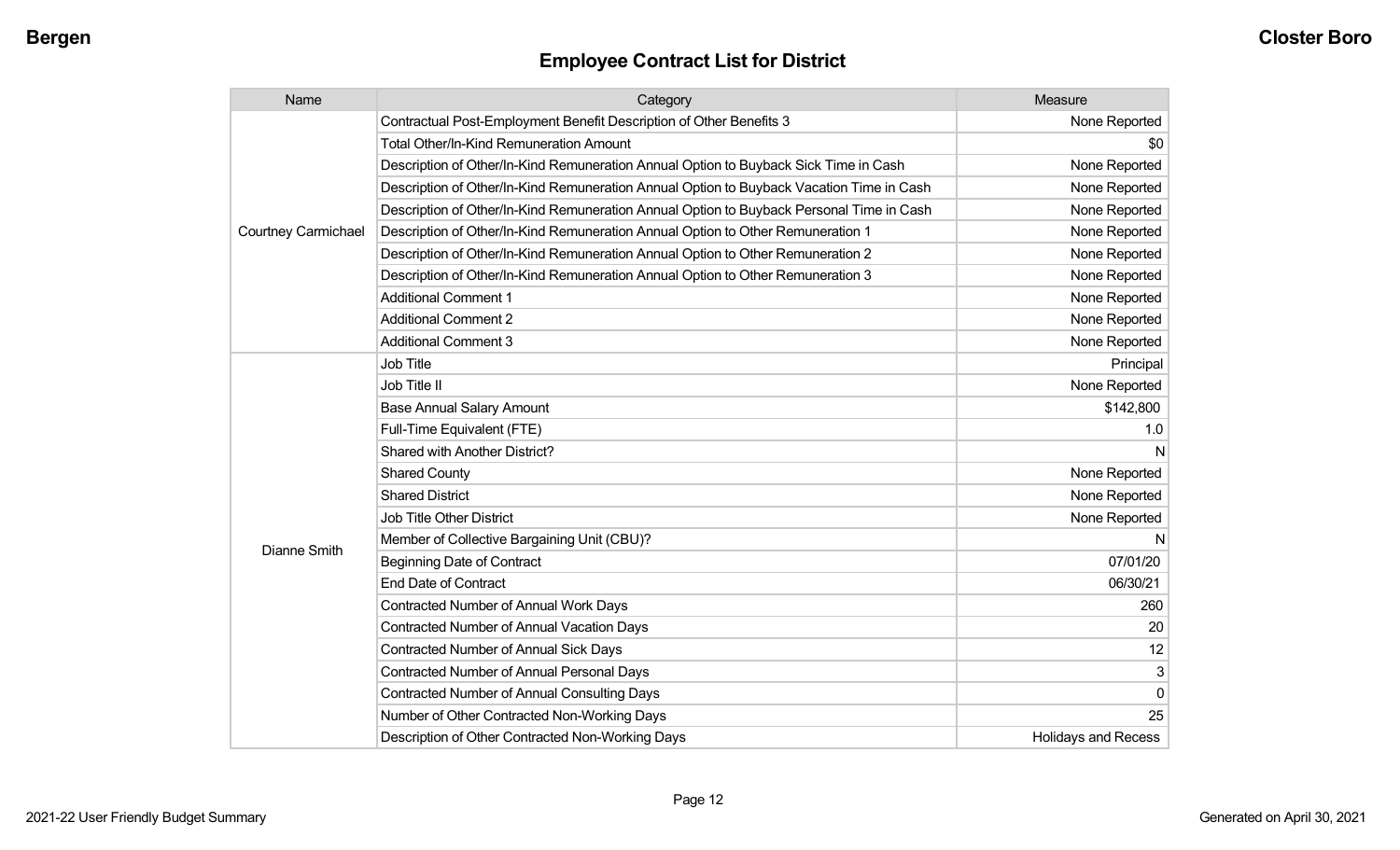| Name                    | Category                                                                                  | Measure                        |
|-------------------------|-------------------------------------------------------------------------------------------|--------------------------------|
|                         | <b>Total Allowances Amount</b>                                                            | \$1,584                        |
|                         | <b>Total Bonuses Amount</b>                                                               | \$0                            |
|                         | <b>Total Stipends Amount</b>                                                              | \$0                            |
|                         | District Contributions Above Teacher Contract for Insurance (Health, Dental, Life, Other) | \$0                            |
|                         | District Contributions Above Teacher Contract for Retirement Plans                        | \$0                            |
|                         | <b>Total Contractual Post-Employment Benefit Amount</b>                                   | \$12,600                       |
|                         | Contractual Post-Employment Benefit Description of Payout of Sick days                    | Maximum payout upon retirement |
|                         | Contractual Post-Employment Benefit Description of Payout of Vacation days                | not eligible for payout        |
|                         | Contractual Post-Employment Benefit Description of Payout of Personal days                | not eligible for payout        |
|                         | Contractual Post-Employment Benefit Description of Other Benefits 1                       | None Reported                  |
| Dianne Smith            | Contractual Post-Employment Benefit Description of Other Benefits 2                       | None Reported                  |
|                         | Contractual Post-Employment Benefit Description of Other Benefits 3                       | None Reported                  |
|                         | Total Other/In-Kind Remuneration Amount                                                   | \$0                            |
|                         | Description of Other/In-Kind Remuneration Annual Option to Buyback Sick Time in Cash      | None Reported                  |
|                         | Description of Other/In-Kind Remuneration Annual Option to Buyback Vacation Time in Cash  | None Reported                  |
|                         | Description of Other/In-Kind Remuneration Annual Option to Buyback Personal Time in Cash  | None Reported                  |
|                         | Description of Other/In-Kind Remuneration Annual Option to Other Remuneration 1           | None Reported                  |
|                         | Description of Other/In-Kind Remuneration Annual Option to Other Remuneration 2           | None Reported                  |
|                         | Description of Other/In-Kind Remuneration Annual Option to Other Remuneration 3           | None Reported                  |
|                         | <b>Additional Comment 1</b>                                                               | None Reported                  |
|                         | <b>Additional Comment 2</b>                                                               | None Reported                  |
|                         | <b>Additional Comment 3</b>                                                               | None Reported                  |
|                         | Job Title                                                                                 | <b>Business Administrator</b>  |
| Floro M. Villanueva Jr. | Job Title II                                                                              | <b>Board Secretary</b>         |
|                         | <b>Base Annual Salary Amount</b>                                                          | \$166,138                      |
|                         | Full-Time Equivalent (FTE)                                                                | 1.0                            |
|                         | Shared with Another District?                                                             | N                              |
|                         | <b>Shared County</b>                                                                      | None Reported                  |
|                         | <b>Shared District</b>                                                                    | None Reported                  |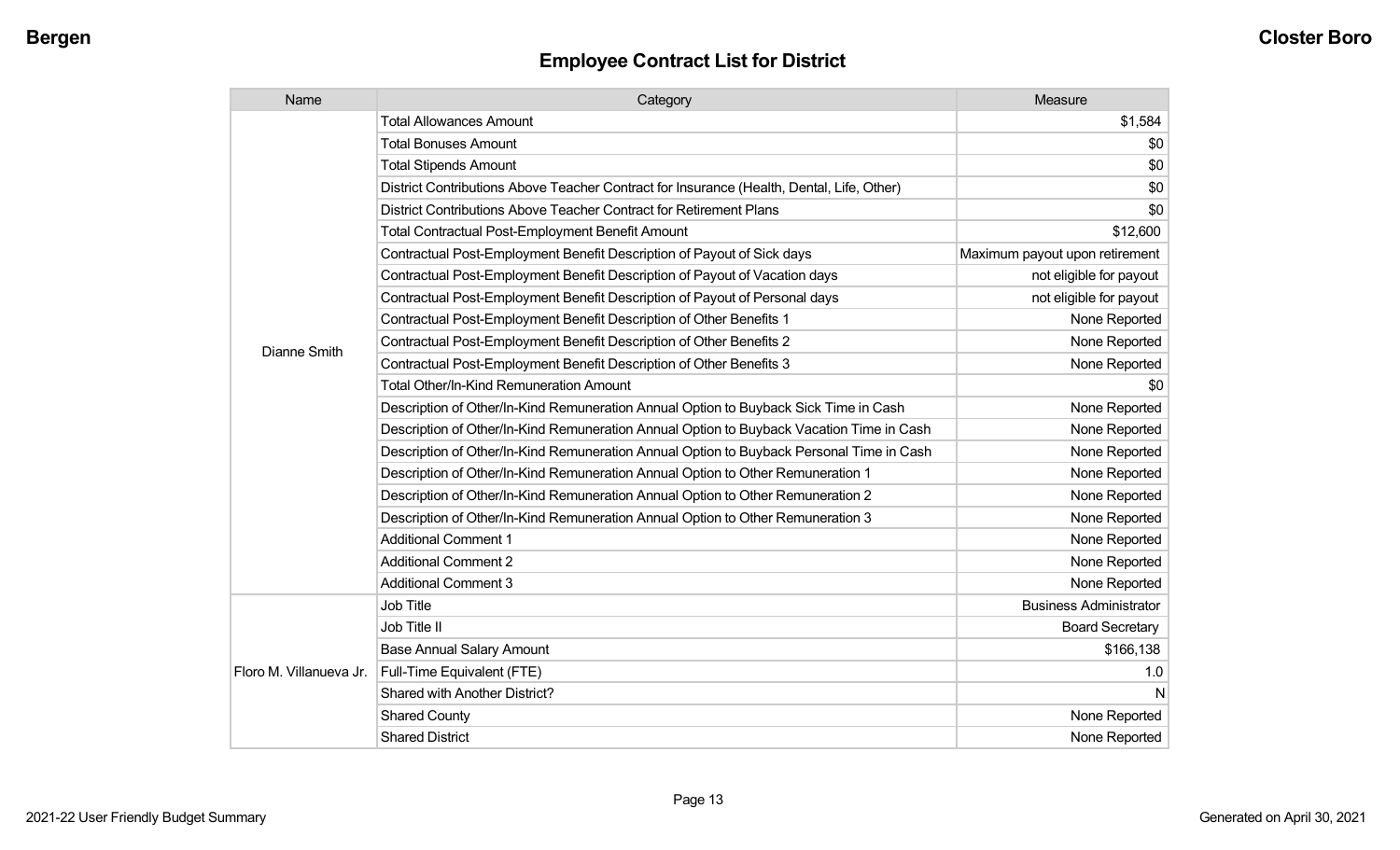| Name                    | Category                                                                                  | Measure                        |
|-------------------------|-------------------------------------------------------------------------------------------|--------------------------------|
|                         | Job Title Other District                                                                  | None Reported                  |
|                         | Member of Collective Bargaining Unit (CBU)?                                               | N                              |
|                         | <b>Beginning Date of Contract</b>                                                         | 07/01/20                       |
|                         | <b>End Date of Contract</b>                                                               | 06/30/21                       |
|                         | Contracted Number of Annual Work Days                                                     | 260                            |
|                         | <b>Contracted Number of Annual Vacation Days</b>                                          | 20                             |
|                         | Contracted Number of Annual Sick Days                                                     | 12                             |
|                         | <b>Contracted Number of Annual Personal Days</b>                                          | 3                              |
|                         | <b>Contracted Number of Annual Consulting Days</b>                                        | $\mathbf 0$                    |
|                         | Number of Other Contracted Non-Working Days                                               | 25                             |
|                         | Description of Other Contracted Non-Working Days                                          | <b>Holidays and Recess</b>     |
|                         | <b>Total Allowances Amount</b>                                                            | \$2,990                        |
|                         | <b>Total Bonuses Amount</b>                                                               | \$0                            |
|                         | <b>Total Stipends Amount</b>                                                              | \$0                            |
| Floro M. Villanueva Jr. | District Contributions Above Teacher Contract for Insurance (Health, Dental, Life, Other) | \$0                            |
|                         | District Contributions Above Teacher Contract for Retirement Plans                        | \$0                            |
|                         | <b>Total Contractual Post-Employment Benefit Amount</b>                                   | \$15,000                       |
|                         | Contractual Post-Employment Benefit Description of Payout of Sick days                    | Maximum payout upon retirement |
|                         | Contractual Post-Employment Benefit Description of Payout of Vacation days                | not eligible for payout        |
|                         | Contractual Post-Employment Benefit Description of Payout of Personal days                | not eligible for payout        |
|                         | Contractual Post-Employment Benefit Description of Other Benefits 1                       | None Reported                  |
|                         | Contractual Post-Employment Benefit Description of Other Benefits 2                       | None Reported                  |
|                         | Contractual Post-Employment Benefit Description of Other Benefits 3                       | None Reported                  |
|                         | <b>Total Other/In-Kind Remuneration Amount</b>                                            | \$0                            |
|                         | Description of Other/In-Kind Remuneration Annual Option to Buyback Sick Time in Cash      | None Reported                  |
|                         | Description of Other/In-Kind Remuneration Annual Option to Buyback Vacation Time in Cash  | None Reported                  |
|                         | Description of Other/In-Kind Remuneration Annual Option to Buyback Personal Time in Cash  | None Reported                  |
|                         | Description of Other/In-Kind Remuneration Annual Option to Other Remuneration 1           | None Reported                  |
|                         | Description of Other/In-Kind Remuneration Annual Option to Other Remuneration 2           | None Reported                  |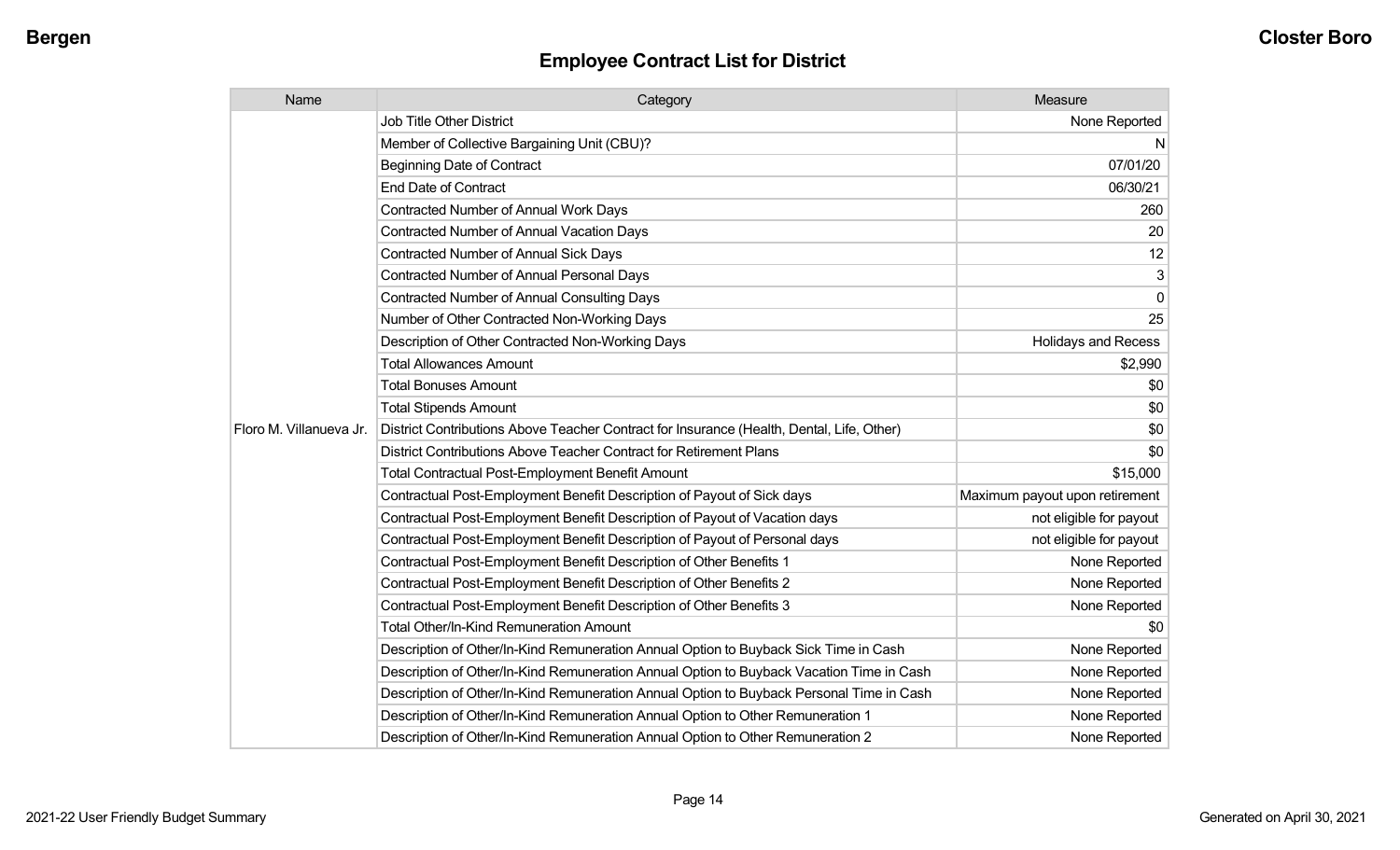| Name                    | Category                                                                                  | Measure                        |
|-------------------------|-------------------------------------------------------------------------------------------|--------------------------------|
| Floro M. Villanueva Jr. | Description of Other/In-Kind Remuneration Annual Option to Other Remuneration 3           | None Reported                  |
|                         | <b>Additional Comment 1</b>                                                               | None Reported                  |
|                         | <b>Additional Comment 2</b>                                                               | None Reported                  |
|                         | <b>Additional Comment 3</b>                                                               | None Reported                  |
|                         | Job Title                                                                                 | <b>Executive Assistant</b>     |
|                         | Job Title II                                                                              | None Reported                  |
|                         | <b>Base Annual Salary Amount</b>                                                          | \$78,963                       |
|                         | Full-Time Equivalent (FTE)                                                                | 1.0                            |
|                         | <b>Shared with Another District?</b>                                                      | N                              |
|                         | <b>Shared County</b>                                                                      | None Reported                  |
|                         | <b>Shared District</b>                                                                    | None Reported                  |
|                         | Job Title Other District                                                                  | None Reported                  |
|                         | Member of Collective Bargaining Unit (CBU)?                                               | N                              |
|                         | <b>Beginning Date of Contract</b>                                                         | 07/01/20                       |
|                         | <b>End Date of Contract</b>                                                               | 06/30/21                       |
|                         | <b>Contracted Number of Annual Work Days</b>                                              | 260                            |
| Karen Volpitto          | <b>Contracted Number of Annual Vacation Days</b>                                          | 15                             |
|                         | <b>Contracted Number of Annual Sick Days</b>                                              | 12                             |
|                         | <b>Contracted Number of Annual Personal Days</b>                                          | 3                              |
|                         | <b>Contracted Number of Annual Consulting Days</b>                                        | $\Omega$                       |
|                         | Number of Other Contracted Non-Working Days                                               | 25                             |
|                         | Description of Other Contracted Non-Working Days                                          | <b>Holidays and Recess</b>     |
|                         | <b>Total Allowances Amount</b>                                                            | \$250                          |
|                         | <b>Total Bonuses Amount</b>                                                               | \$0                            |
|                         | <b>Total Stipends Amount</b>                                                              | \$0                            |
|                         | District Contributions Above Teacher Contract for Insurance (Health, Dental, Life, Other) | \$0                            |
|                         | District Contributions Above Teacher Contract for Retirement Plans                        | \$0                            |
|                         | <b>Total Contractual Post-Employment Benefit Amount</b>                                   | \$12,600                       |
|                         | Contractual Post-Employment Benefit Description of Payout of Sick days                    | Maximum payout upon retirement |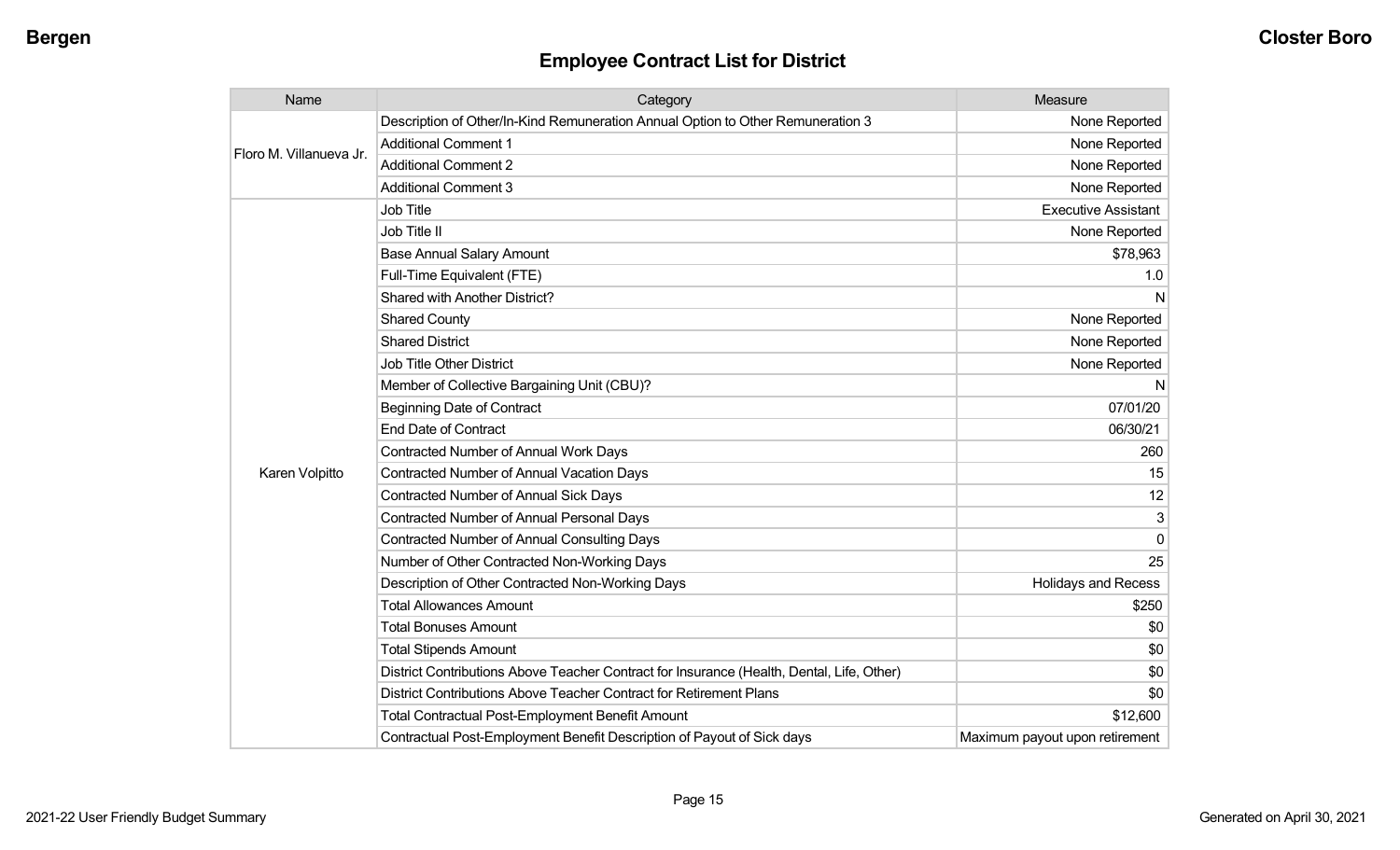| Name           | Category                                                                                 | Measure                 |
|----------------|------------------------------------------------------------------------------------------|-------------------------|
|                | Contractual Post-Employment Benefit Description of Payout of Vacation days               | not eligible for payout |
|                | Contractual Post-Employment Benefit Description of Payout of Personal days               | not eligible for payout |
|                | Contractual Post-Employment Benefit Description of Other Benefits 1                      | None Reported           |
|                | Contractual Post-Employment Benefit Description of Other Benefits 2                      | None Reported           |
|                | Contractual Post-Employment Benefit Description of Other Benefits 3                      | None Reported           |
|                | <b>Total Other/In-Kind Remuneration Amount</b>                                           | \$0                     |
|                | Description of Other/In-Kind Remuneration Annual Option to Buyback Sick Time in Cash     | None Reported           |
| Karen Volpitto | Description of Other/In-Kind Remuneration Annual Option to Buyback Vacation Time in Cash | None Reported           |
|                | Description of Other/In-Kind Remuneration Annual Option to Buyback Personal Time in Cash | None Reported           |
|                | Description of Other/In-Kind Remuneration Annual Option to Other Remuneration 1          | None Reported           |
|                | Description of Other/In-Kind Remuneration Annual Option to Other Remuneration 2          | None Reported           |
|                | Description of Other/In-Kind Remuneration Annual Option to Other Remuneration 3          | None Reported           |
|                | <b>Additional Comment 1</b>                                                              | None Reported           |
|                | <b>Additional Comment 2</b>                                                              | None Reported           |
|                | <b>Additional Comment 3</b>                                                              | None Reported           |
|                | Job Title                                                                                | <b>Vice Principal</b>   |
|                | Job Title II                                                                             | None Reported           |
|                | <b>Base Annual Salary Amount</b>                                                         | \$130,742               |
|                | Full-Time Equivalent (FTE)                                                               | 1.0                     |
|                | Shared with Another District?                                                            | N                       |
|                | <b>Shared County</b>                                                                     | None Reported           |
|                | <b>Shared District</b>                                                                   | None Reported           |
| Keith McElroy  | Job Title Other District                                                                 | None Reported           |
|                | Member of Collective Bargaining Unit (CBU)?                                              | N                       |
|                | <b>Beginning Date of Contract</b>                                                        | 07/01/20                |
|                | <b>End Date of Contract</b>                                                              | 06/30/21                |
|                | <b>Contracted Number of Annual Work Days</b>                                             | 260                     |
|                | <b>Contracted Number of Annual Vacation Days</b>                                         | 20                      |
|                | <b>Contracted Number of Annual Sick Days</b>                                             | 12                      |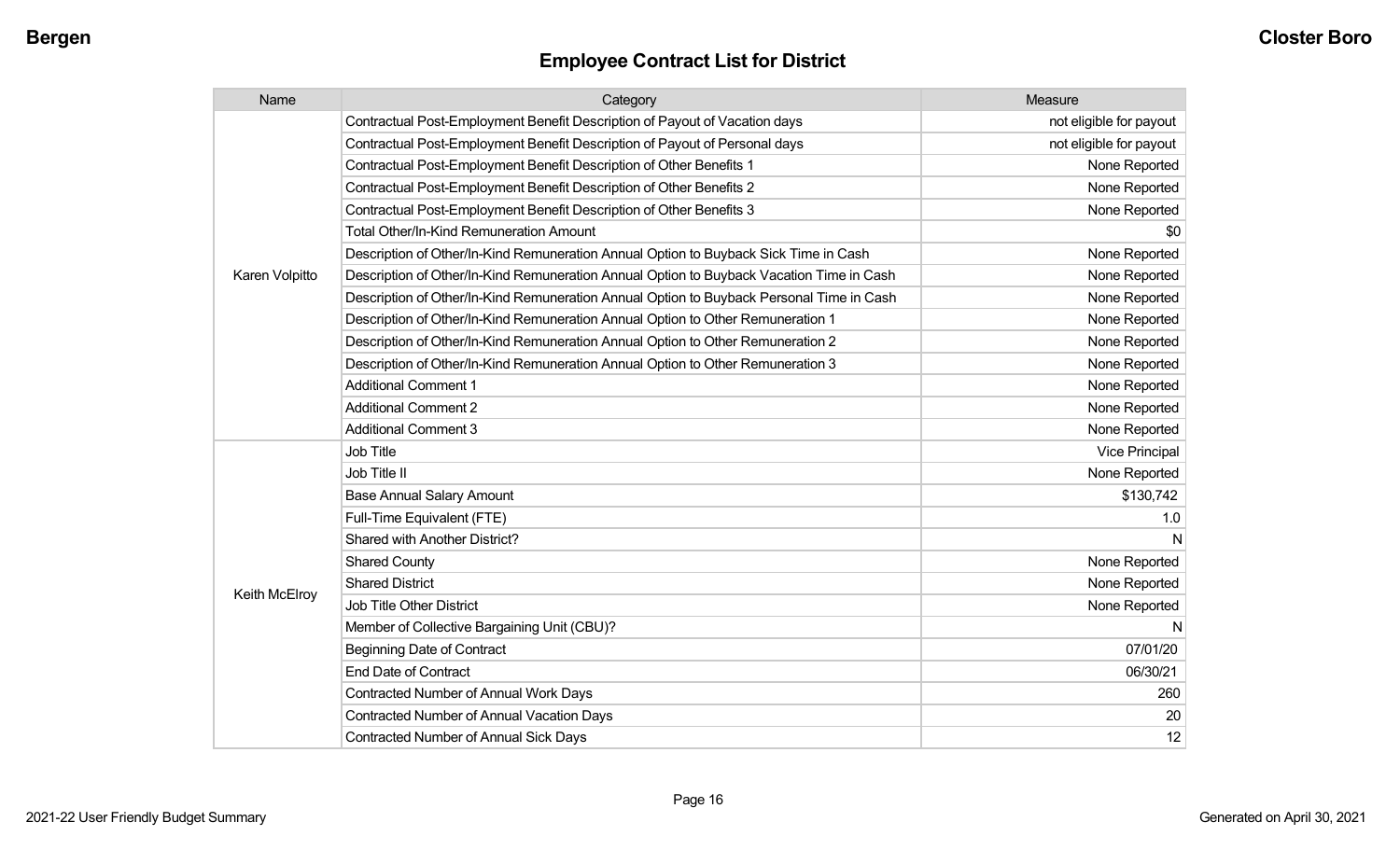| Name          | Category                                                                                  | Measure                        |
|---------------|-------------------------------------------------------------------------------------------|--------------------------------|
|               | <b>Contracted Number of Annual Personal Days</b>                                          | 3                              |
|               | <b>Contracted Number of Annual Consulting Days</b>                                        | $\mathbf 0$                    |
|               | Number of Other Contracted Non-Working Days                                               | 25                             |
|               | Description of Other Contracted Non-Working Days                                          | <b>Holidays and Recess</b>     |
|               | <b>Total Allowances Amount</b>                                                            | \$1,584                        |
|               | <b>Total Bonuses Amount</b>                                                               | \$0                            |
|               | <b>Total Stipends Amount</b>                                                              | \$0                            |
|               | District Contributions Above Teacher Contract for Insurance (Health, Dental, Life, Other) | \$0                            |
|               | District Contributions Above Teacher Contract for Retirement Plans                        | \$0                            |
|               | <b>Total Contractual Post-Employment Benefit Amount</b>                                   | \$12,600                       |
|               | Contractual Post-Employment Benefit Description of Payout of Sick days                    | Maximum payout upon retirement |
|               | Contractual Post-Employment Benefit Description of Payout of Vacation days                | not eligible for payout        |
|               | Contractual Post-Employment Benefit Description of Payout of Personal days                | not eligible for payout        |
| Keith McElroy | Contractual Post-Employment Benefit Description of Other Benefits 1                       | None Reported                  |
|               | Contractual Post-Employment Benefit Description of Other Benefits 2                       | None Reported                  |
|               | Contractual Post-Employment Benefit Description of Other Benefits 3                       | None Reported                  |
|               | <b>Total Other/In-Kind Remuneration Amount</b>                                            | \$0                            |
|               | Description of Other/In-Kind Remuneration Annual Option to Buyback Sick Time in Cash      | None Reported                  |
|               | Description of Other/In-Kind Remuneration Annual Option to Buyback Vacation Time in Cash  | None Reported                  |
|               | Description of Other/In-Kind Remuneration Annual Option to Buyback Personal Time in Cash  | None Reported                  |
|               | Description of Other/In-Kind Remuneration Annual Option to Other Remuneration 1           | None Reported                  |
|               | Description of Other/In-Kind Remuneration Annual Option to Other Remuneration 2           | None Reported                  |
|               | Description of Other/In-Kind Remuneration Annual Option to Other Remuneration 3           | None Reported                  |
|               | <b>Additional Comment 1</b>                                                               | None Reported                  |
|               | <b>Additional Comment 2</b>                                                               | None Reported                  |
|               | <b>Additional Comment 3</b>                                                               | None Reported                  |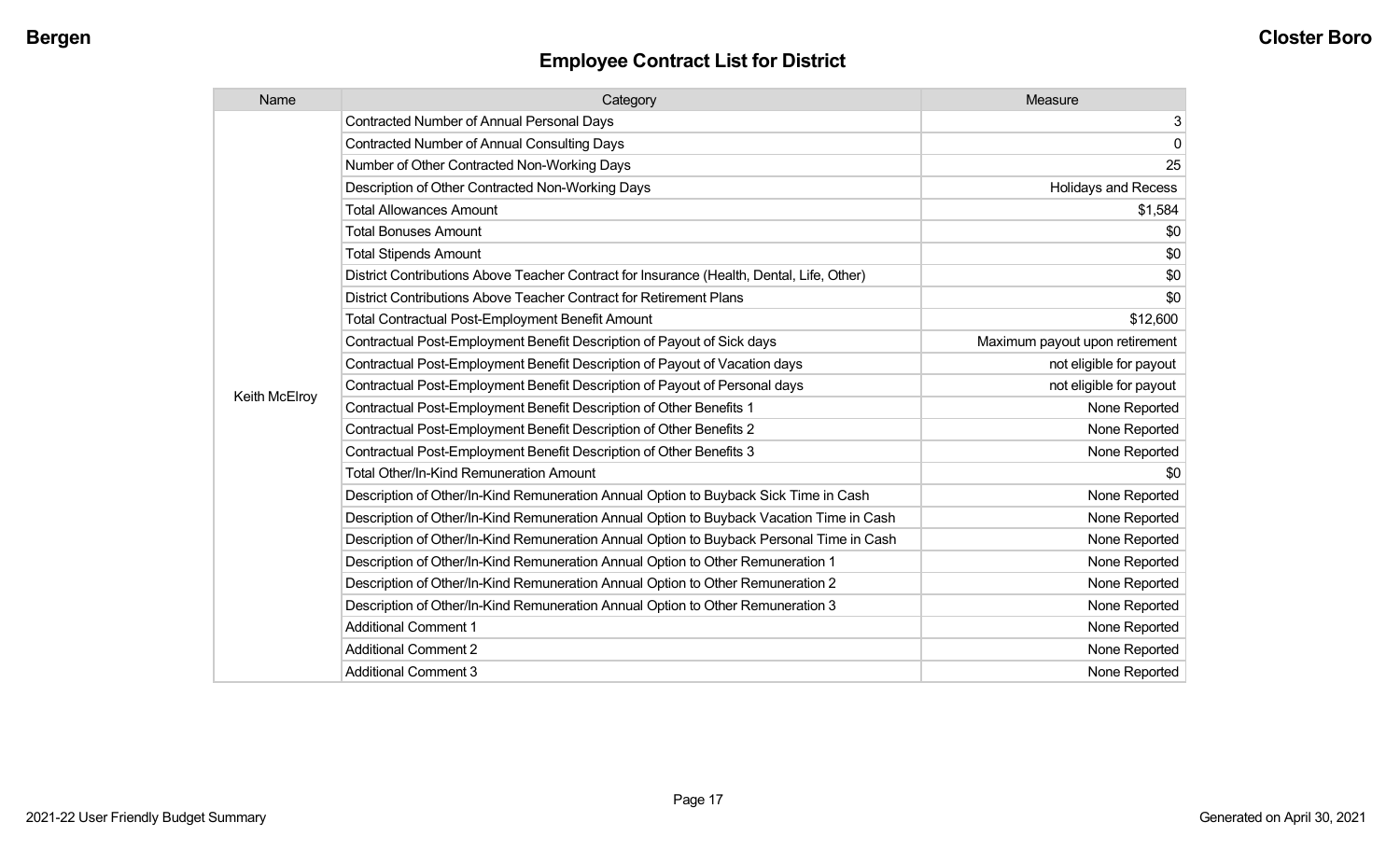| Name                | Category                                                                                  | Measure                                 |
|---------------------|-------------------------------------------------------------------------------------------|-----------------------------------------|
|                     | Job Title                                                                                 | Coordinator/Director/Manager/Supervisor |
|                     | Job Title II                                                                              | <b>Special Services</b>                 |
|                     | <b>Base Annual Salary Amount</b>                                                          | \$140,250                               |
|                     | Full-Time Equivalent (FTE)                                                                | 1.0                                     |
|                     | <b>Shared with Another District?</b>                                                      | N                                       |
|                     | <b>Shared County</b>                                                                      | None Reported                           |
|                     | <b>Shared District</b>                                                                    | None Reported                           |
|                     | <b>Job Title Other District</b>                                                           | None Reported                           |
|                     | Member of Collective Bargaining Unit (CBU)?                                               | N                                       |
|                     | <b>Beginning Date of Contract</b>                                                         | 07/01/20                                |
|                     | <b>End Date of Contract</b>                                                               | 06/30/21                                |
|                     | <b>Contracted Number of Annual Work Days</b>                                              | 260                                     |
|                     | <b>Contracted Number of Annual Vacation Days</b>                                          | 20                                      |
|                     | <b>Contracted Number of Annual Sick Days</b>                                              | 12                                      |
| Patricia Eichenlaub | <b>Contracted Number of Annual Personal Days</b>                                          | 3                                       |
|                     | <b>Contracted Number of Annual Consulting Days</b>                                        | $\Omega$                                |
|                     | Number of Other Contracted Non-Working Days                                               | 25                                      |
|                     | Description of Other Contracted Non-Working Days                                          | <b>Holidays and Recess</b>              |
|                     | <b>Total Allowances Amount</b>                                                            | \$1,584                                 |
|                     | <b>Total Bonuses Amount</b>                                                               | \$0                                     |
|                     | <b>Total Stipends Amount</b>                                                              | \$0                                     |
|                     | District Contributions Above Teacher Contract for Insurance (Health, Dental, Life, Other) | \$0                                     |
|                     | District Contributions Above Teacher Contract for Retirement Plans                        | \$0                                     |
|                     | <b>Total Contractual Post-Employment Benefit Amount</b>                                   | \$12,600                                |
|                     | Contractual Post-Employment Benefit Description of Payout of Sick days                    | Maximum payout upon retirement          |
|                     | Contractual Post-Employment Benefit Description of Payout of Vacation days                | not eligible for payout                 |
|                     | Contractual Post-Employment Benefit Description of Payout of Personal days                | not eligible for payout                 |
|                     | Contractual Post-Employment Benefit Description of Other Benefits 1                       | None Reported                           |
|                     | Contractual Post-Employment Benefit Description of Other Benefits 2                       | None Reported                           |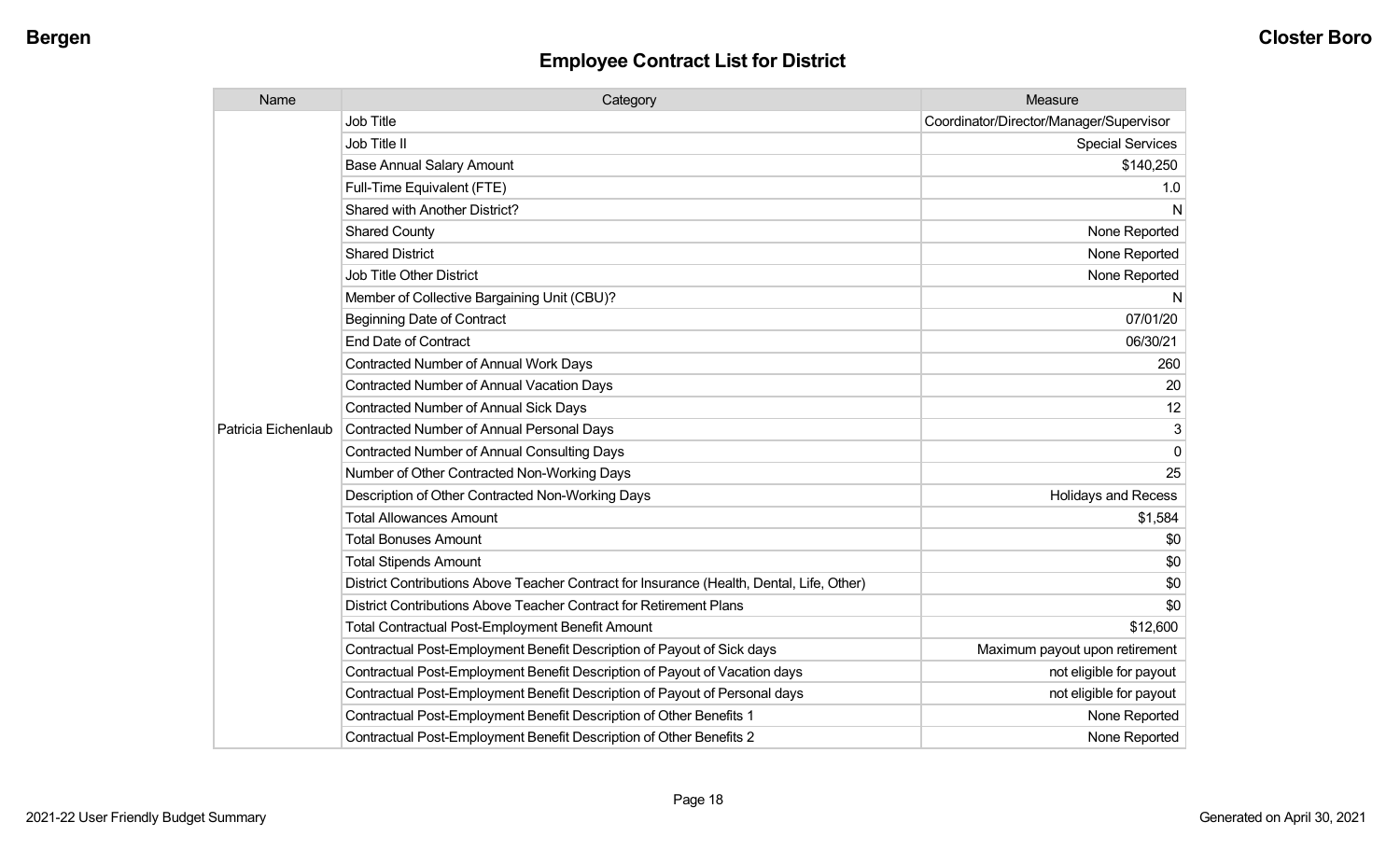| Name                | Category                                                                                 | Measure                                 |
|---------------------|------------------------------------------------------------------------------------------|-----------------------------------------|
|                     | Contractual Post-Employment Benefit Description of Other Benefits 3                      | None Reported                           |
|                     | Total Other/In-Kind Remuneration Amount                                                  | \$0                                     |
|                     | Description of Other/In-Kind Remuneration Annual Option to Buyback Sick Time in Cash     | None Reported                           |
|                     | Description of Other/In-Kind Remuneration Annual Option to Buyback Vacation Time in Cash | None Reported                           |
|                     | Description of Other/In-Kind Remuneration Annual Option to Buyback Personal Time in Cash | None Reported                           |
| Patricia Eichenlaub | Description of Other/In-Kind Remuneration Annual Option to Other Remuneration 1          | None Reported                           |
|                     | Description of Other/In-Kind Remuneration Annual Option to Other Remuneration 2          | None Reported                           |
|                     | Description of Other/In-Kind Remuneration Annual Option to Other Remuneration 3          | None Reported                           |
|                     | <b>Additional Comment 1</b>                                                              | None Reported                           |
|                     | <b>Additional Comment 2</b>                                                              | None Reported                           |
|                     | <b>Additional Comment 3</b>                                                              | None Reported                           |
|                     | Job Title                                                                                | Coordinator/Director/Manager/Supervisor |
|                     | Job Title II                                                                             | <b>Buildings and Grounds</b>            |
|                     | <b>Base Annual Salary Amount</b>                                                         | \$88,300                                |
|                     | Full-Time Equivalent (FTE)                                                               | 1.0                                     |
|                     | Shared with Another District?                                                            | N                                       |
|                     | <b>Shared County</b>                                                                     | None Reported                           |
|                     | <b>Shared District</b>                                                                   | None Reported                           |
|                     | Job Title Other District                                                                 | None Reported                           |
|                     | Member of Collective Bargaining Unit (CBU)?                                              | N                                       |
| Ralph Chappell      | <b>Beginning Date of Contract</b>                                                        | 07/01/20                                |
|                     | <b>End Date of Contract</b>                                                              | 06/30/21                                |
|                     | Contracted Number of Annual Work Days                                                    | 260                                     |
|                     | Contracted Number of Annual Vacation Days                                                | 15                                      |
|                     | Contracted Number of Annual Sick Days                                                    | 12                                      |
|                     | Contracted Number of Annual Personal Days                                                | 3                                       |
|                     | <b>Contracted Number of Annual Consulting Days</b>                                       | 0                                       |
|                     | Number of Other Contracted Non-Working Days                                              | 16                                      |
|                     | Description of Other Contracted Non-Working Days                                         | Holidays and Recess                     |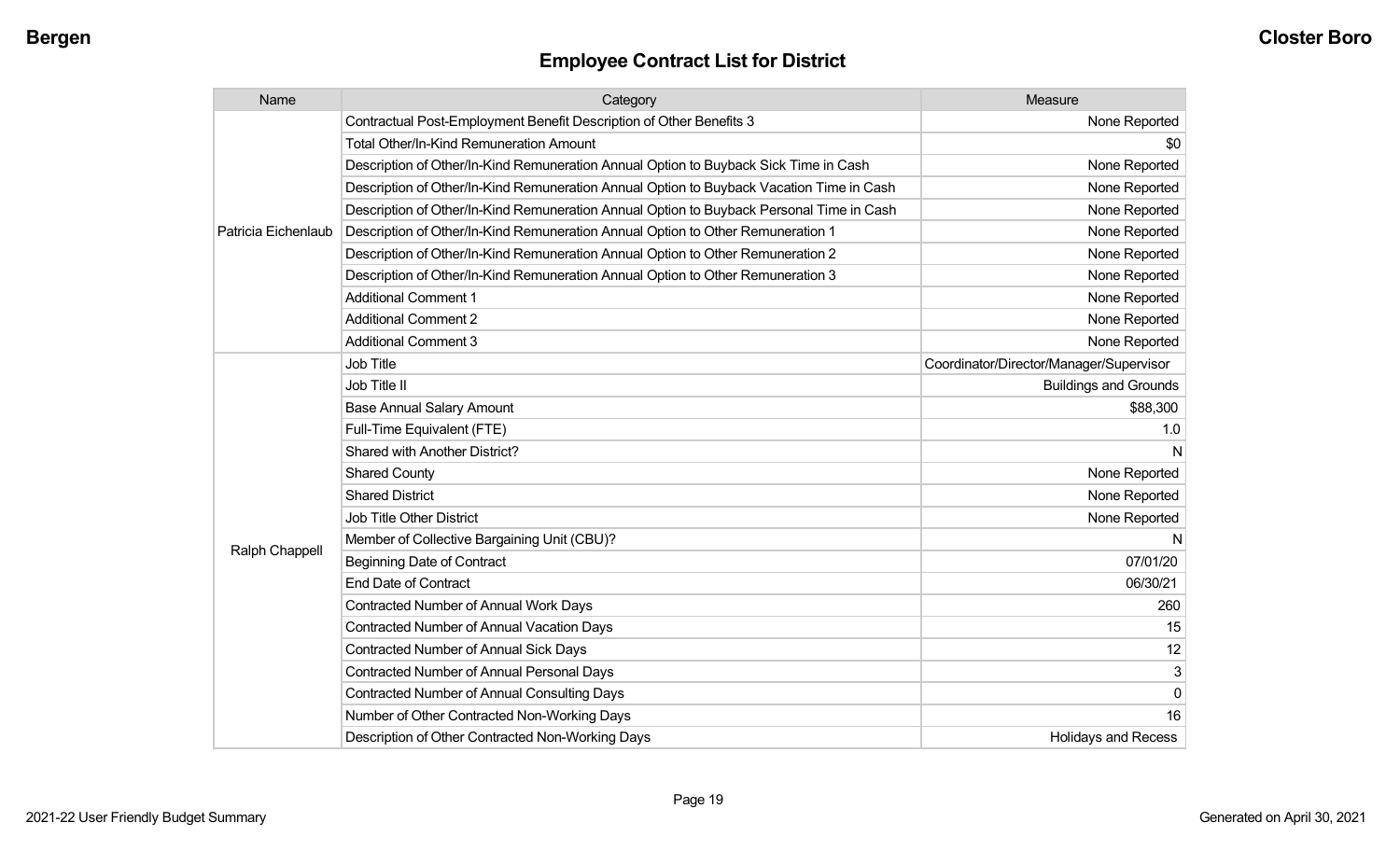| Name           | Category                                                                                  | Measure                 |
|----------------|-------------------------------------------------------------------------------------------|-------------------------|
|                | <b>Total Allowances Amount</b>                                                            | \$750                   |
|                | <b>Total Bonuses Amount</b>                                                               | \$0                     |
|                | <b>Total Stipends Amount</b>                                                              | \$0                     |
|                | District Contributions Above Teacher Contract for Insurance (Health, Dental, Life, Other) | \$0                     |
|                | District Contributions Above Teacher Contract for Retirement Plans                        | \$0                     |
|                | <b>Total Contractual Post-Employment Benefit Amount</b>                                   | \$0                     |
|                | Contractual Post-Employment Benefit Description of Payout of Sick days                    | not eligible for payout |
|                | Contractual Post-Employment Benefit Description of Payout of Vacation days                | not eligible for payout |
|                | Contractual Post-Employment Benefit Description of Payout of Personal days                | not eligible for payout |
|                | Contractual Post-Employment Benefit Description of Other Benefits 1                       | None Reported           |
|                | Contractual Post-Employment Benefit Description of Other Benefits 2                       | None Reported           |
| Ralph Chappell | Contractual Post-Employment Benefit Description of Other Benefits 3                       | None Reported           |
|                | <b>Total Other/In-Kind Remuneration Amount</b>                                            | \$0                     |
|                | Description of Other/In-Kind Remuneration Annual Option to Buyback Sick Time in Cash      | None Reported           |
|                | Description of Other/In-Kind Remuneration Annual Option to Buyback Vacation Time in Cash  | None Reported           |
|                | Description of Other/In-Kind Remuneration Annual Option to Buyback Personal Time in Cash  | None Reported           |
|                | Description of Other/In-Kind Remuneration Annual Option to Other Remuneration 1           | None Reported           |
|                | Description of Other/In-Kind Remuneration Annual Option to Other Remuneration 2           | None Reported           |
|                | Description of Other/In-Kind Remuneration Annual Option to Other Remuneration 3           | None Reported           |
|                | <b>Additional Comment 1</b>                                                               | None Reported           |
|                | <b>Additional Comment 2</b>                                                               | None Reported           |
|                | <b>Additional Comment 3</b>                                                               | None Reported           |
|                | Job Title                                                                                 | Superintendent          |
|                | Job Title II                                                                              | None Reported           |
|                | <b>Base Annual Salary Amount</b>                                                          | \$195,125               |
|                | Vincent McHale   Full-Time Equivalent (FTE)                                               | 1.0                     |
|                | Shared with Another District?                                                             | N                       |
|                | <b>Shared County</b>                                                                      | None Reported           |
|                | <b>Shared District</b>                                                                    | None Reported           |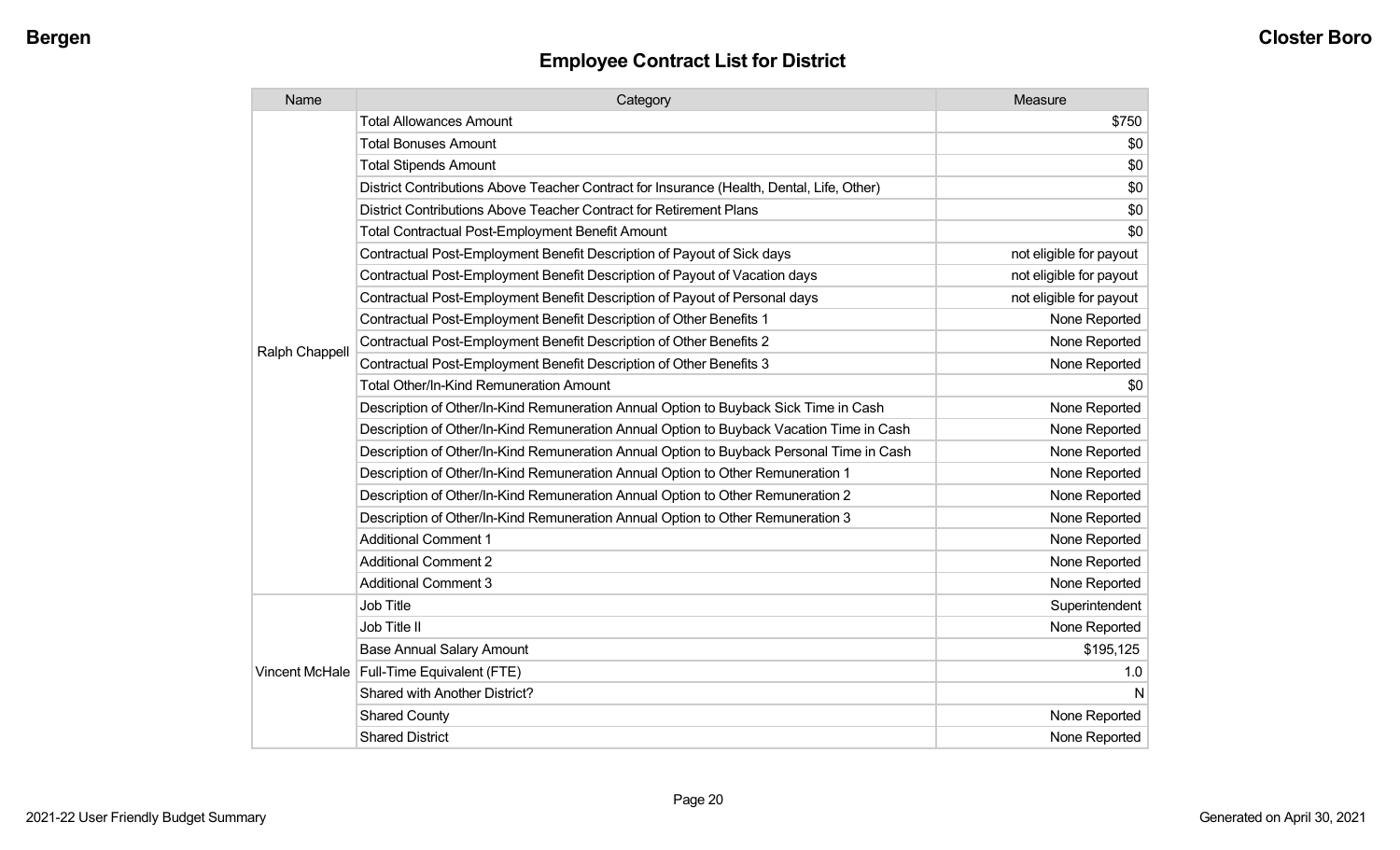| Name | Category                                                                                                   | Measure                        |
|------|------------------------------------------------------------------------------------------------------------|--------------------------------|
|      | <b>Job Title Other District</b>                                                                            | None Reported                  |
|      | Member of Collective Bargaining Unit (CBU)?                                                                | N,                             |
|      | <b>Beginning Date of Contract</b>                                                                          | 07/01/19                       |
|      | <b>End Date of Contract</b>                                                                                | 06/30/23                       |
|      | <b>Contracted Number of Annual Work Days</b>                                                               | 260                            |
|      | <b>Contracted Number of Annual Vacation Days</b>                                                           | 25                             |
|      | <b>Contracted Number of Annual Sick Days</b>                                                               | 12                             |
|      | <b>Contracted Number of Annual Personal Days</b>                                                           | 3                              |
|      | <b>Contracted Number of Annual Consulting Days</b>                                                         | 0                              |
|      | Number of Other Contracted Non-Working Days                                                                | 25                             |
|      | Description of Other Contracted Non-Working Days                                                           | <b>Holidays and Recess</b>     |
|      | <b>Total Allowances Amount</b>                                                                             | \$7,000                        |
|      | <b>Total Bonuses Amount</b>                                                                                | \$0                            |
|      | <b>Total Stipends Amount</b>                                                                               | \$0                            |
|      | Vincent McHale   District Contributions Above Teacher Contract for Insurance (Health, Dental, Life, Other) | \$0                            |
|      | District Contributions Above Teacher Contract for Retirement Plans                                         | \$0                            |
|      | Total Contractual Post-Employment Benefit Amount                                                           | \$15,000                       |
|      | Contractual Post-Employment Benefit Description of Payout of Sick days                                     | Maximum payout upon retirement |
|      | Contractual Post-Employment Benefit Description of Payout of Vacation days                                 | not eligible for payout        |
|      | Contractual Post-Employment Benefit Description of Payout of Personal days                                 | not eligible for payout        |
|      | Contractual Post-Employment Benefit Description of Other Benefits 1                                        | None Reported                  |
|      | Contractual Post-Employment Benefit Description of Other Benefits 2                                        | None Reported                  |
|      | Contractual Post-Employment Benefit Description of Other Benefits 3                                        | None Reported                  |
|      | <b>Total Other/In-Kind Remuneration Amount</b>                                                             | \$0                            |
|      | Description of Other/In-Kind Remuneration Annual Option to Buyback Sick Time in Cash                       | None Reported                  |
|      | Description of Other/In-Kind Remuneration Annual Option to Buyback Vacation Time in Cash                   | None Reported                  |
|      | Description of Other/In-Kind Remuneration Annual Option to Buyback Personal Time in Cash                   | None Reported                  |
|      | Description of Other/In-Kind Remuneration Annual Option to Other Remuneration 1                            | None Reported                  |
|      | Description of Other/In-Kind Remuneration Annual Option to Other Remuneration 2                            | None Reported                  |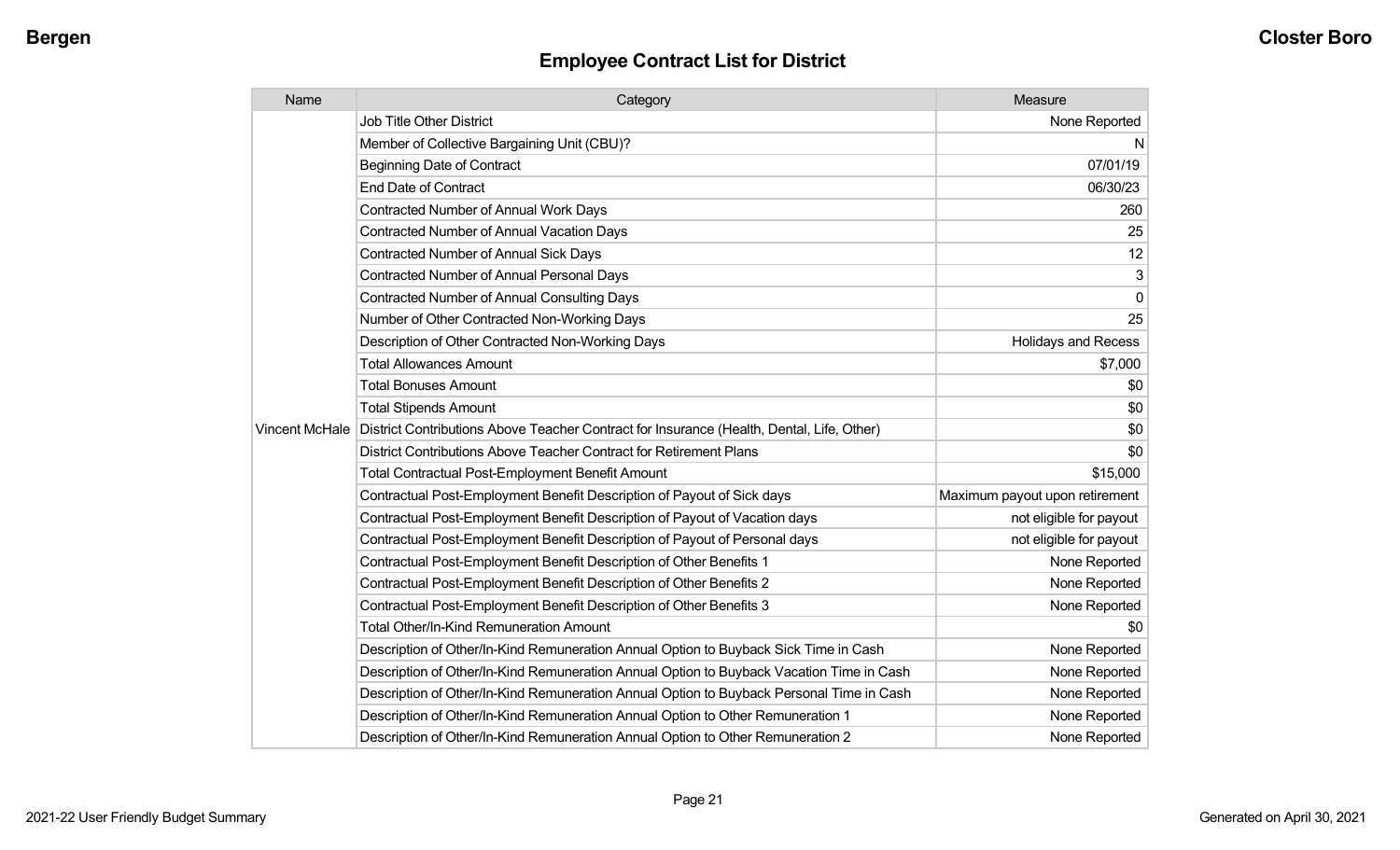| Name                   | Category                                                                                  | Measure                    |
|------------------------|-------------------------------------------------------------------------------------------|----------------------------|
| <b>Vincent McHale</b>  | Description of Other/In-Kind Remuneration Annual Option to Other Remuneration 3           | None Reported              |
|                        | <b>Additional Comment 1</b>                                                               | None Reported              |
|                        | <b>Additional Comment 2</b>                                                               | None Reported              |
|                        | <b>Additional Comment 3</b>                                                               | None Reported              |
|                        | Job Title                                                                                 | Information Technology     |
|                        | Job Title II                                                                              | None Reported              |
|                        | <b>Base Annual Salary Amount</b>                                                          | \$107,161                  |
|                        | Full-Time Equivalent (FTE)                                                                | 1.0                        |
|                        | Shared with Another District?                                                             | N                          |
|                        | <b>Shared County</b>                                                                      | None Reported              |
|                        | <b>Shared District</b>                                                                    | None Reported              |
|                        | <b>Job Title Other District</b>                                                           | None Reported              |
|                        | Member of Collective Bargaining Unit (CBU)?                                               | N                          |
|                        | <b>Beginning Date of Contract</b>                                                         | 07/01/20                   |
|                        | <b>End Date of Contract</b>                                                               | 06/30/21                   |
|                        | <b>Contracted Number of Annual Work Days</b>                                              | 260                        |
| <b>Vincent Salvati</b> | Contracted Number of Annual Vacation Days                                                 | 20                         |
|                        | Contracted Number of Annual Sick Days                                                     | 12                         |
|                        | <b>Contracted Number of Annual Personal Days</b>                                          | 3                          |
|                        | <b>Contracted Number of Annual Consulting Days</b>                                        | $\mathbf 0$                |
|                        | Number of Other Contracted Non-Working Days                                               | 25                         |
|                        | Description of Other Contracted Non-Working Days                                          | <b>Holidays and Recess</b> |
|                        | <b>Total Allowances Amount</b>                                                            | \$500                      |
|                        | <b>Total Bonuses Amount</b>                                                               | \$0                        |
|                        | <b>Total Stipends Amount</b>                                                              | \$0                        |
|                        | District Contributions Above Teacher Contract for Insurance (Health, Dental, Life, Other) | \$0                        |
|                        | District Contributions Above Teacher Contract for Retirement Plans                        | \$0                        |
|                        | <b>Total Contractual Post-Employment Benefit Amount</b>                                   | \$0                        |
|                        | Contractual Post-Employment Benefit Description of Payout of Sick days                    | not eligible for payout    |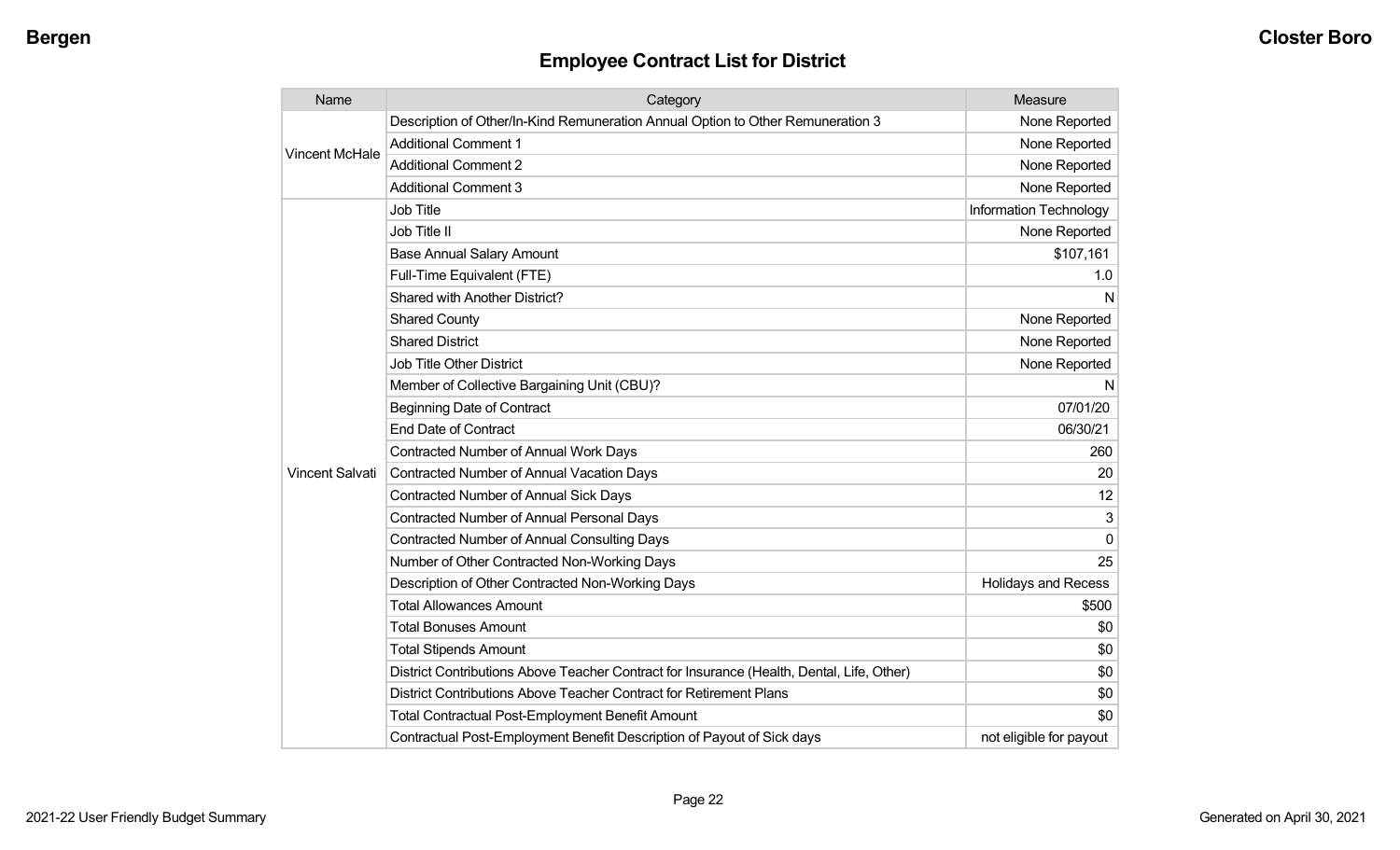| Name                  | Category                                                                                 | Measure                 |
|-----------------------|------------------------------------------------------------------------------------------|-------------------------|
|                       | Contractual Post-Employment Benefit Description of Payout of Vacation days               | not eligible for payout |
|                       | Contractual Post-Employment Benefit Description of Payout of Personal days               | not eligible for payout |
|                       | Contractual Post-Employment Benefit Description of Other Benefits 1                      | None Reported           |
|                       | Contractual Post-Employment Benefit Description of Other Benefits 2                      | None Reported           |
|                       | Contractual Post-Employment Benefit Description of Other Benefits 3                      | None Reported           |
|                       | Total Other/In-Kind Remuneration Amount                                                  | \$0                     |
|                       | Description of Other/In-Kind Remuneration Annual Option to Buyback Sick Time in Cash     | None Reported           |
| Vincent Salvati       | Description of Other/In-Kind Remuneration Annual Option to Buyback Vacation Time in Cash | None Reported           |
|                       | Description of Other/In-Kind Remuneration Annual Option to Buyback Personal Time in Cash | None Reported           |
|                       | Description of Other/In-Kind Remuneration Annual Option to Other Remuneration 1          | None Reported           |
|                       | Description of Other/In-Kind Remuneration Annual Option to Other Remuneration 2          | None Reported           |
|                       | Description of Other/In-Kind Remuneration Annual Option to Other Remuneration 3          | None Reported           |
|                       | <b>Additional Comment 1</b>                                                              | None Reported           |
|                       | <b>Additional Comment 2</b>                                                              | None Reported           |
|                       | <b>Additional Comment 3</b>                                                              | None Reported           |
|                       | <b>Job Title</b>                                                                         | Principal               |
|                       | Job Title II                                                                             | None Reported           |
|                       | <b>Base Annual Salary Amount</b>                                                         | \$151,628               |
|                       | Full-Time Equivalent (FTE)                                                               | 1.0                     |
|                       | Shared with Another District?                                                            | N                       |
|                       | <b>Shared County</b>                                                                     | None Reported           |
|                       | <b>Shared District</b>                                                                   | None Reported           |
| <b>William Tantum</b> | <b>Job Title Other District</b>                                                          | None Reported           |
|                       | Member of Collective Bargaining Unit (CBU)?                                              | N                       |
|                       | <b>Beginning Date of Contract</b>                                                        | 07/01/20                |
|                       | <b>End Date of Contract</b>                                                              | 06/30/21                |
|                       | <b>Contracted Number of Annual Work Days</b>                                             | 260                     |
|                       | Contracted Number of Annual Vacation Days                                                | 20                      |
|                       | <b>Contracted Number of Annual Sick Days</b>                                             | 12                      |